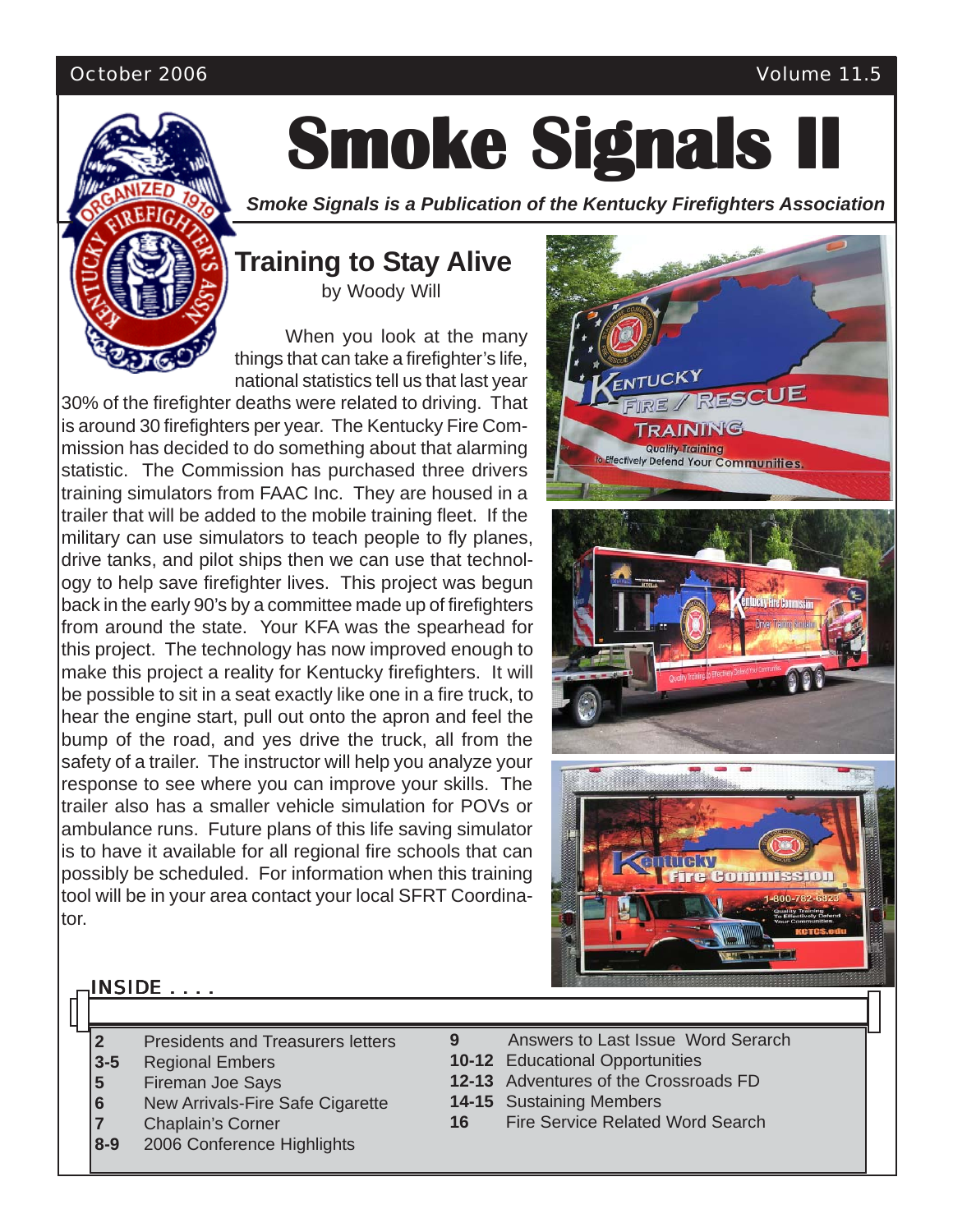

### **Notes From The President's Desk Troy Newcomb**

The 86th Annual Kentucky Firefighters Association Conference was a great suc-

cess. A big congratulations goes to Past President Allen Johnson for his hard work. We also want to thank the Lake Cumberland Area Firefighters Association along with the Campbellsville-Taylor County Fire Department. A.J. certainly will be missed as President but he has already agreed to serve on many committees and will stay well involved with the Kentucky Firefighters Association.

The conference produced several different issues that will enhance the fire services response to our communities and our own brothers and sisters welfare as well; you can read about these issues in the minutes on the KFA website.

It seems each year we still have to preach to all departments to pay their dues. Treasurer Terry Keller informs the executive board each meeting that only half of the fire departments across the state have paid their dues. I know this sometimes gets forgotten but if every fire departments were to pay their dues it would show their concern so that when our legislative agents go to Frankfort on our behalf we would look much more united when we speak. I kindly ask that you remember dues will be coming due soon and we certainly need your support.

The annual memorial service will be held on October 4, 2006 at 11:00 AM eastern standard time at Juniper Hills in Frankfort, Kentucky. Each emergency responder is invited to attend this memorial service. The Kentucky Firefighters Association is an organization dedicated to serve the fire and emergency responders of Kentucky. However this will only occur if people are willing to get involved and work on issues that effect each of us on an every day basis, not as several different organizations going in different directions but coming together as a group of unified individuals structured to find common ground to resolve issues that will impact the group as a whole. This unity is most important when times are bad. Our state motto is "United We Stand Divided We Fall". I feel it is time that we stand united, work on the issues that are impacting our emergency services and go forward with unity and strength. Let me close by saying

that I am very excited for this opportunity to serve you as President of the Kentucky Firefighters Association and I will be here if you need anything. Please feel free to contact me, the Vice-President, or the director of your area for any of your concerns that the KFA can help address.

## **Troy Newcomb**

President



#### Treasurer's Notes by Terry Keller

Another conference has come and gone. Hope everyone who attended had a good time. I would like to thank the Lake Cumberland Area Firefighters Association and the Campbellsville-Taylor County Volunteer Fire Department for a great time.

Our legislative representatives were given some ideas for the up coming session. Each year the K F A sends these members to Frankfort, to protect what we have and to try and fine tune some other issues, dear to the hearts of our membership.

The dues notices for the 2006-2007 fiscal year will be mailed in September. Dues are due October 1, 2006 and are current until September 30, 2007. There has been 20 departments pay their dues to date. The K F A thanks these departments for the early payment. There are 2 personal memberships to date. You could be one of these people for a mere \$25.00 donation to the K F A. You would receive six issues of the Smoke Signals II, a beanie cap, an arm patch, and a sticker to put on your door. Please think about supporting the K F A in this manner. Personal Memberships are sent to Terry Keller 237 Ludford St. Ludlow, KY. 41016.

Each year the K F A tries to get more departments involved in the state organization. If you are one who attends, tell other departments in your area how much you can learn or share with other departments. Each department has a unique situation that can be of interest to another department. Remember the K F A represents all firefighters in the state. Our association works very close with the Kentucky Professional Firefighters to obtain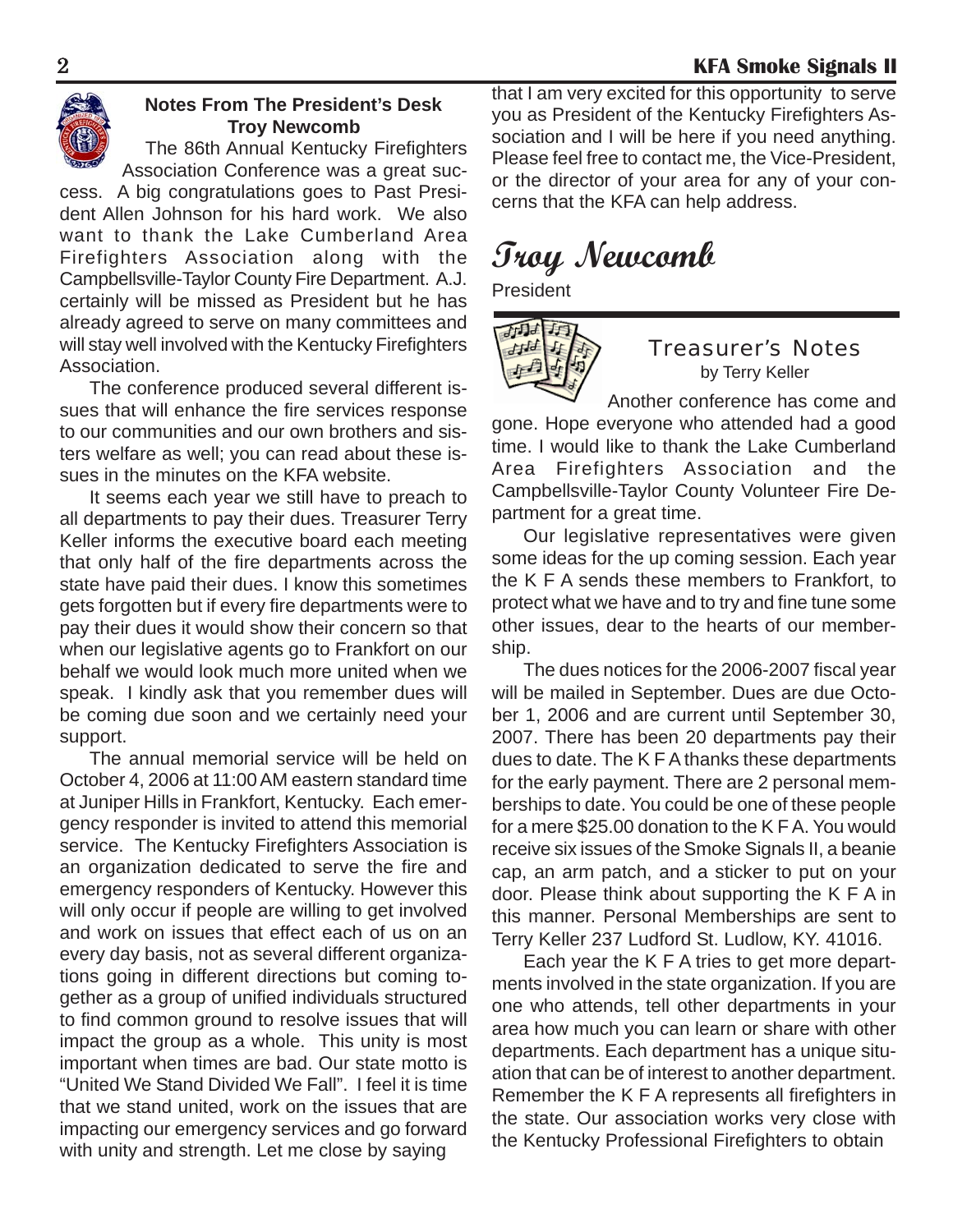benefits in Frankfort. If both our organizations support one another, the firefighters become a major lobbying potential the entire year. People will listen to our representatives. Our organization can only be as strong as the departments in this great Commonwealth make it. Please get your department involved. Send representatives to your local association meetings and encourage your Chief, or have him/her send a member to the state conference.

The next Executive Board meeting will be held in Covington on October 28. This is in conjunction with the Officer Learning School sponsored by Kenton County Fire Chiefs and the Kenton County O E M. If you attend this school, take a few minutes to look up a member of the Executive Board and express your concerns. Also, remember to visit the vendors, as they pay yearly dues to the K F A to show their support. Give them the chance to bid on equipment your department is looking to pur-

### REGIONAL EMBERS



chase.

### **Jackson Purchase Firefighters Association Deb Hartz, President**

Greetings from "Far Western Kentucky" and the Jackson Purchase Firefighters Association. Yesterday, while returning from church, the wife and I drove by the city cemetery as we often do on Sunday. It is not that we are a morbid sort but we have family buried in the cemetery and it seems fitting that our loved ones not be forgotten. As we turned into the drive the first thing that I noticed was the abundance of fall flowers on the various graves. I then realized that the fall season is upon us. Even with the cooler days and less humid temperatures of late it had not dawned on me that the fall season was rapidly approaching. I, for one, am extremely pleased and grateful for the change and for this beautiful season. This is definitely my time of the year.

The fall season also brings on a host of area and regional fire schools, the KFA Fallen Firefighter Memorial service in Frankfort, Kentucky and Fire Prevention Week, October  $8^{TH} - 14^{TH}$ , 2006. The list just goes on and on. If you and the members of your department are looking for additional activi-

ties to perk your interest and enhance your firefighting skills and knowledge this is the time of the year to get moving and take advantage of these offerings during this beautiful time of the season.

Congratulations and a big "Thank You" are definitely in order for past KFA President AJ Johnson and all of his staff for presenting the 2006 Annual KFA Conference in Lexington, Kentucky. I have said this before but it bears repeating. I have never been to a bad KFA conference anywhere. Some of the conferences just seem to be a little better than the rest. This was definitely one of those!! The hospitality and graciousness shown to everyone in attendance was outstanding. It was as if we were attending the conference in our own back yard. That is what firefighter hospitality and camaraderie is all about. Thanks to AJ and his entire staff.

Congratulations are also in order to all of the recipients of the 2006 fourth annual class of the KFA Hall of Fame. It is fitting and proper that we honor these recipients that have given so much of themselves to advance the goals and purposes of the Kentucky Firefighters Association. I do not believe that anyone, other than maybe John Daley and his committee, could have envisioned that this ceremony would become one of the highlights of the KFA Annual Conference. I would also offer my thanks and appreciation to the KFA Hall of Fame Committee for having the vision and foresight to induct these honorees at the KFA Annual Conference each year. The format of the induction ceremony and the presentation of the inductees is awesome, as our young firefighters would say.

I hope that every firefighter in the State of Kentucky participated in or at least paused and paid tribute to all of the emergency services personnel that lost their lives or were injured on September 11, 2001. These personnel gave the ultimate sacrifice performing their assigned task on that fatal day in our history. We must never forget these folks and what they did that day.

The 87TH Annual Kentucky Firefighters Association Conference will be conducted July  $28^{TH} - 31^{ST}$ , 2007 at Kentucky Dam Village State Park in Gilbertsville, Kentucky. Newly elected KFA President Troy Newcomb and the KFA West Region are making preparations for your arrival and your stay

 *"Regional Embers" continued on next page . . .*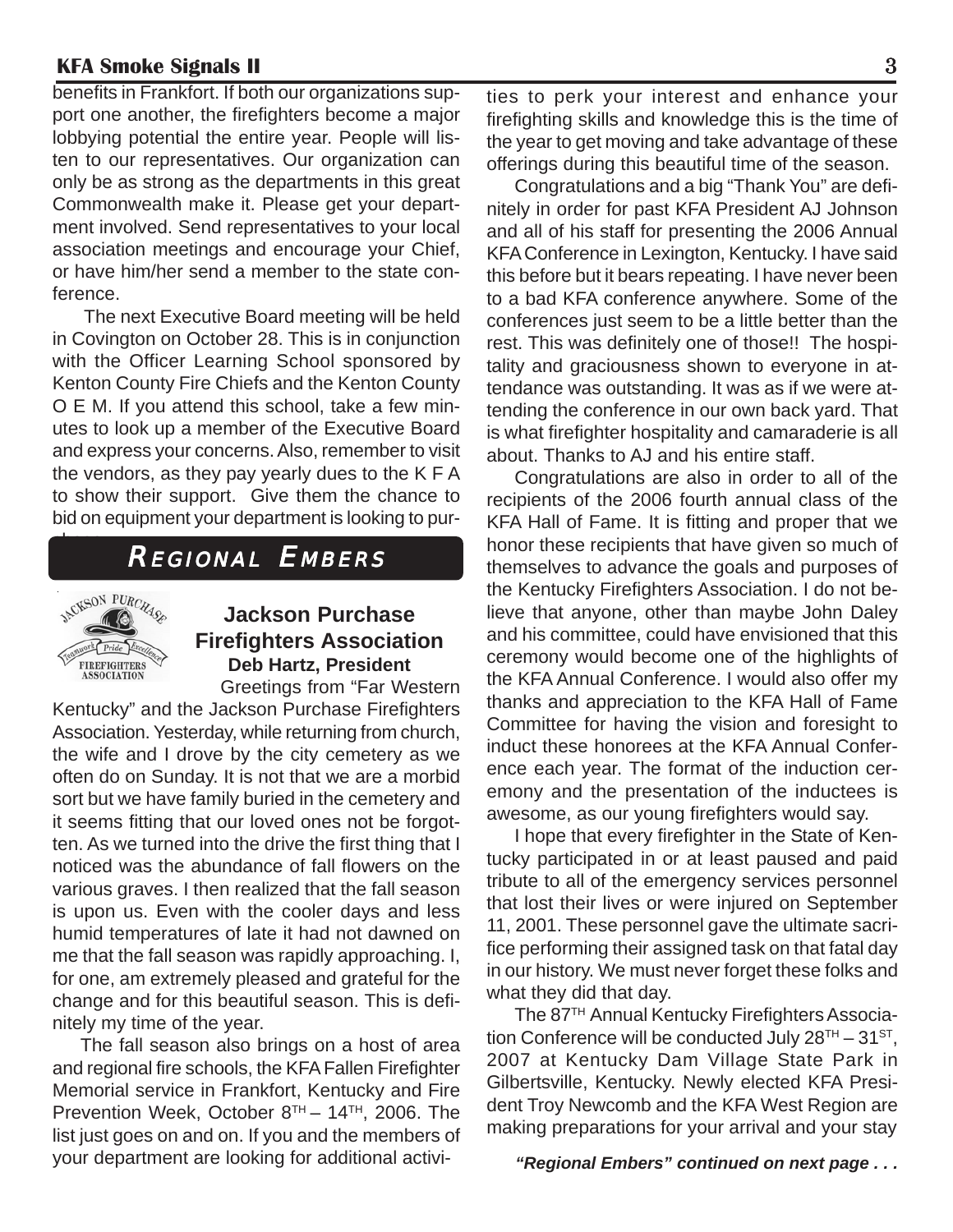#### *'Regional Embers' continued . . .*

in "Far Western Kentucky". We invite you to make your plans now to attend this conference and enjoy our hospitality to the fullest on the banks of beautiful Kentucky Lake. You will not be disappointed.

Jimmy Oliver, from Area 2, is working diligently on the 2007 conference web site to provide you with current and updated information concerning the conference. We hope to be on line at www.kfa2007.com soon with all of the details. In addition, Woody Will will have a link to this site on the KFA web site at www.kyfa.org. Watch this web site for everything that you need to know concerning the 2007 KFA Conference.

I would like to take this opportunity to give Woody Will a pat on the back. Sometime ago I needed some information from the KFA By Laws. I had several copies of the By Laws on hand but none of them were up to date. I sent Woody an email requesting that the By Laws be included on the KFA web site and in short order they were available. There are very few organizations in this country that provide that kind of service. Woody does an outstanding job as webmaster of the KFA web site and publishing the KFA news letter in an effort to keep the Kentucky Fire Service informed. I just wish that all Kentucky Firefighters would take full advantage of this invaluable service that Woody Will & the KFA provide.

The Jackson Purchase Firefighters Association Annual Fire School will be conducted March 30th,31st & April 1st, 2007 at Kentucky Dam Village State Park in Gilbertsville, Kentucky. David Jackson of the Cuba Fire Department and the KFA Legislative Agent is the chairperson of the annual fire school. The JPFA has a full schedule of classes and activities planned for your education and enjoyment. Watch the JPFA web site at www.jpfaky.com for all of the details as they become available.

The JPFA general membership meeting and election of officers will be conducted on Tuesday, November 7, 2006 in Fulton, Kentucky. We will eat at 6:00 PM and meet at 7:00 PM. JPFA President Deb Hartz invites all members of the JPFA to be in attendance at this important session.

And last but certainly not least I would ask that you continue to remember and pray for all of our

service personnel where ever they may be. We must never forget them and all of the sacrifices that they make so that we can live safely in these United States of America. May God Bless and Protect Our Troops.

**REMEMBER 911 – WAVE THAT AMERICAN FLAG – GOD BLESS AMERICA REPEAT THE PLEDGE OF ALLEGIANCE – PRAY FOR OUR SERVICE PERSONNEL**

## Paul (S. Billings



Pictured above from left to right are Jim Burns Dixie FF Assn. Chaplain, Kathy Brown Harned FD, Chaplain Dan Ennis, president of the Kentucky Federation of Fire Chaplains, and Lois Pile of Harned FD. These two ladies were presented certificates of completion indicating they have completed the requirements as certified fire chaplains in Kentucky. The certificates were presented July 27 at the Dixie Firefighters Association meeting at the Leitchfield Kentucky Fire Department.

#### **Mountain Firefighters Association** by Sam Stacy

The Mountain Firefighter's Association held its  $28<sup>th</sup>$  annual fire school on August the 26 and  $27<sup>th</sup>$ . The school kicked off with a pig roast and Kentucky Association of Fire Chief's quarterly meeting

#### *"Regional Embers" continued on next page*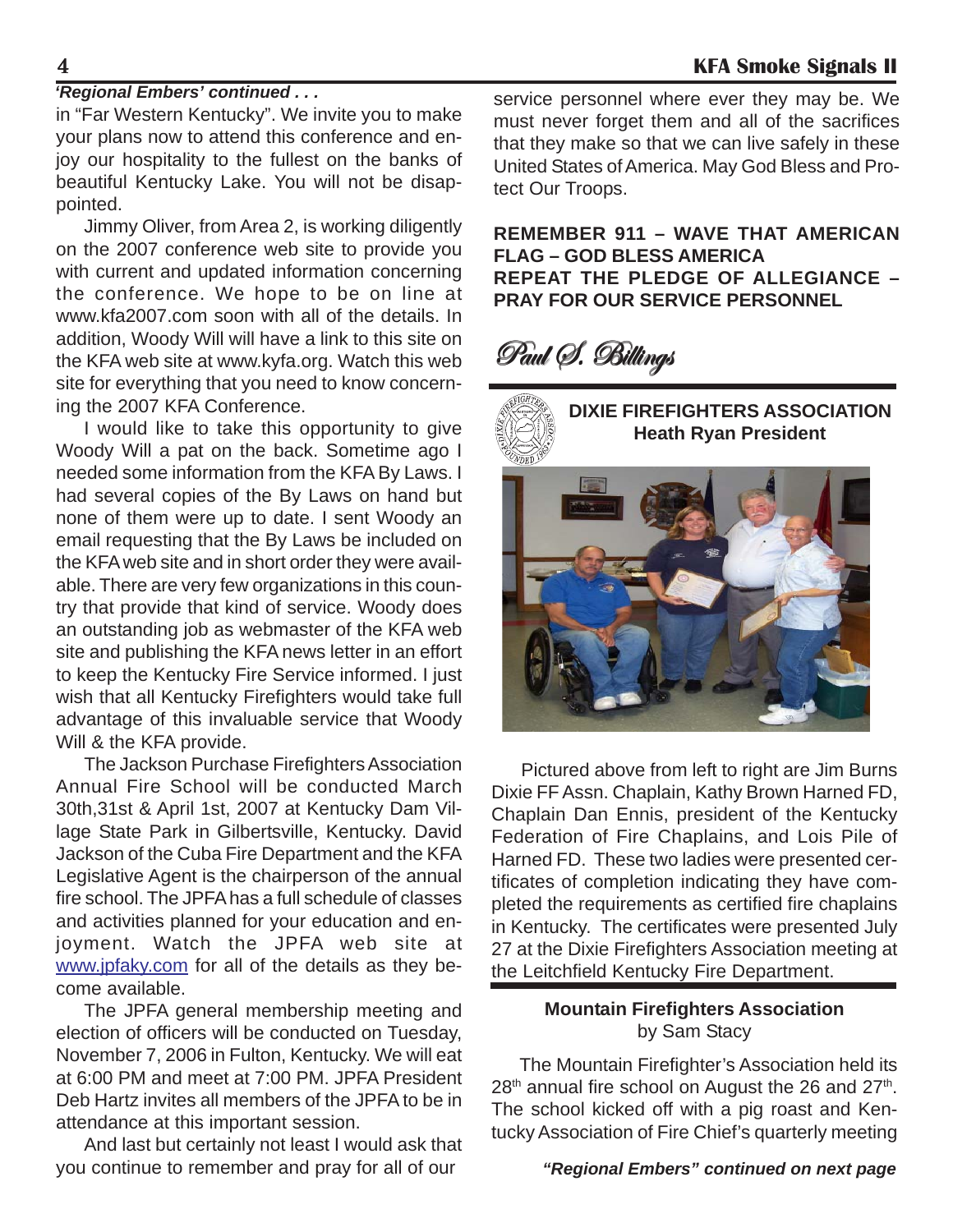**Example 19 A. The fire school itself FIREMAN JOE SAYS:** which was a big success. The fire school itself had a total attendance of 1206 students this year. The students participated in 31 different classes ranging from junior firefighting to chief officer's roundtable. Also during the school on Saturday afternoon all the participants were treated to a cookout and prize giveaway sponsored by U.S. Smokeless Tobacco.

The Hazard Fire Department took delivery of a 39 foot Surrey Fire Safety House on August 16, 2006. The house was purchased with a FEMA Fire Prevention Grant and will be used for fire prevention programs in the Mountain Firefighter's area. The trailer can be used to teach fire prevention to not only children but senior citizens as well. The Safety House also came with a severe weather package to teach the students about what to do in the event of severe storms and tornados.

Lastly the Mountain Firefighter's Association held a reception for "Ride to Remember". This group of firefighters mainly from Washington DC traveled from California back to Washington DC to promote the idea that we should never forget the sacrifice that the firefighters made on 9-11. They were in this area on their way back to Washington DC to arrive there on 9-11-2006 at 9:48 am the exact time (5 years later) that the plane hit the Pentagon.

#### **Central Ky Firefighters Assoc.** Tommy Barber, President

It has been sometime since we have been heard from. We had a number of firefighters to attend the reorganized state fire school. The school was well planned and I think it will be a success through the years. I think it was great having everything inside .

 In August the 86th KFA Conference was held. The conference was well planned and enjoyed by everyone that attended. If you did not attend you missed a great time of networking, fellowship, & the chance to be a part of the changes that will come from this conference. To me the highlight of this year's conference was the induction of a member from the CKFA, Chief Walter Brumfield Sr. (RET.), into the KFA Hall of Fame. We thank those who put long hours into making this conference a success.

**Van Taylor**, Director



Congratulations and thanks to KFA past President Allen Johnson for a great conference in Lexington. We also want to thank in coming KFA President Troy

Newcomb for reappointing "Fireman Joe" to head the Public Education Committee.

NFPA has asked me to send four of our Champion Management Team (CMT) members to Boston, Mass for a CMT Leadership Conference for Risk Watch to represent Kentucky and report on our progress with our program. Greg Schultz, CMT lead instructor, Bob Douglas, CMT Law Enforcement partner, David Bell, CMT leader from Pulaski County and Buffy Kyle, CMT team leader for Western Kentucky to represent us at this conference. They will be going to Boston on November 1<sup>st</sup>-2<sup>nd</sup>-3<sup>rd</sup>.

NFPA field advisor, Linda Stuckey has advised me she will be visiting Kentucky for a site visit to check our program with Risk Watch at our site facilities throughout Kentucky. I expect this visit to be sometime in November where she will meet and receive briefings on what is happening in our Commonwealth.

Governor Fletcher has proclaimed fire prevention month in Kentucky and our Fire Commission, lead by Executive Director Ronnie Day will be heading up a statewide program assisted by our friends in Lexington on October  $2<sup>nd</sup>$  with a safety fair & parade in Lexington that evening, should be a fun event.

Fire Prevention month theme is "Prevent Cooking Fires, Watch What You Heat". This theme encourages us to help prevent kitchen fires in the home. The one place we should feel safe, our homes, is the one place more fires occur than anywhere else. And the one room in the house where most fires occur is the kitchen. Our fire and life safety educators throughout Kentucky will be conducting open house programs, school fire drills and visits, safety fairs and other fire and life safety programs to support fire prevention month.

Thanks to the Fire Commission who continues to assist and promote the statewide "Risk Watch" program in Kentucky. We have materials, programs and assistance with making Risk Watch work for your community, please contact Fireman Joe for more information.

Till next time, be safe! And may God bless! **Fireman Joe**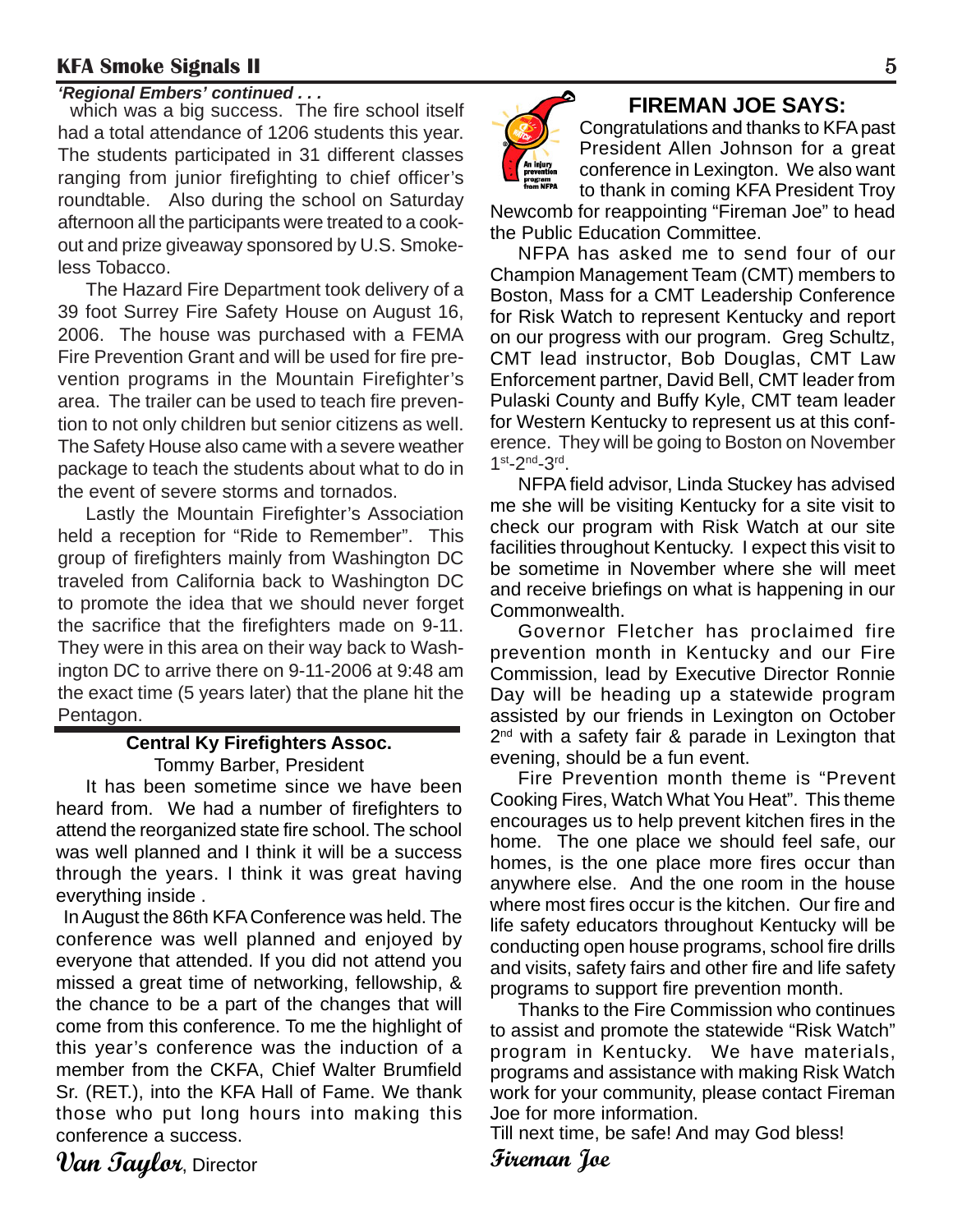

Chief Troy Newcomb of Grand Lakes Fire & Rescue in Grand Rivers, KY recently took delivery of a 2006 Pierce Saber with a 1250 GPM pump and a 1000 gallon tank. Engine 903 was put into service March of this year.



Thruston-Philpot Fire Department in Daviess County has placed a new pumper in-service (Unit 218). The 2006 Freightliner/E-One was purchased from WSF Fleet Services. The apparatus features a 5-person cab, 1250 gpm Hale pump, 1000 gallon booster tank, and much more according to Thruston-Philpot Fire Chief Bob Newman. About 75% of the funds used to purchase the truck came from dues-paying citizens in the Thruston-Philpot response area.

### Words of Wisdom

I am certain that I speak on behalf of my entire nation when I say: September 11th we are all Americans - in grief, as in defiance.

#### **Benjamin Netanyahu**

## NEW ARRIVALS **Fire-Safe Cigarettes – The Time Is Now!**

We have the best opportunity since the introduction of affordable smoke detectors to prevent the needless loss of lives and property caused by fire. The leading cause of fire deaths in the United States today is cigarettes. Yet, there is a proven technically – in the form of fire-safe cigarette paper – that has been around for decades and will dramatically reduce these needless and tragic fire deaths, injuries and property loss.

One in four Americans is now or soon will be covered by fire-safe cigarette mandates approved in New York, California, Vermont, Illinois, New Hampshire and Massachusetts. A fire-safe cigarette mandate has also been approved for all of Canada. Will Kentucky be next? If so will Kentucky prove to be the tipping point that causes the tobacco industry to produce only fire safe cigarettes? Recent developments are cause for optimism.

On June 8, 2006, I had the honor of serving as a keynote speaker at the Kentucky Fire School. I took this opportunity to ask the Kentucky Fire Service to support fire-safe cigarettes by joining the NFPA-led coalition and supporting fire-safe cigarette legislation in Kentucky. I must admit I wasn't sure how warm a reception I would receive, because as we all know, tobacco is a big part of Kentucky's economy. That's why it was so important to make crystal clear that fire-safe cigarette legislation is not anti-tobacco legislation… it is fire and life safety legislation!

Research in New York State, the first state to pass fire-safe cigarette legislation, shows that there was no decline in cigarette sales with the introduction of fire-safe cigarettes, but cigarette-fire fatalities were reported to have declined in the state by a third in 2004 when the law was in place for not quite half the year. It's too early to suggest that this positive trend will continue at such a dramatic pace, but it's a safe bet that fire deaths, injuries and property loss caused by discarded cigarettes will continue to decline. Consider the following:

Cigarettes are the leading cause of home fire fatalities in the United States, killing 700 to 900 people – smokers and non-smokers alike – every year.

*"Fire-Safe Cigerate" continued on next page . .*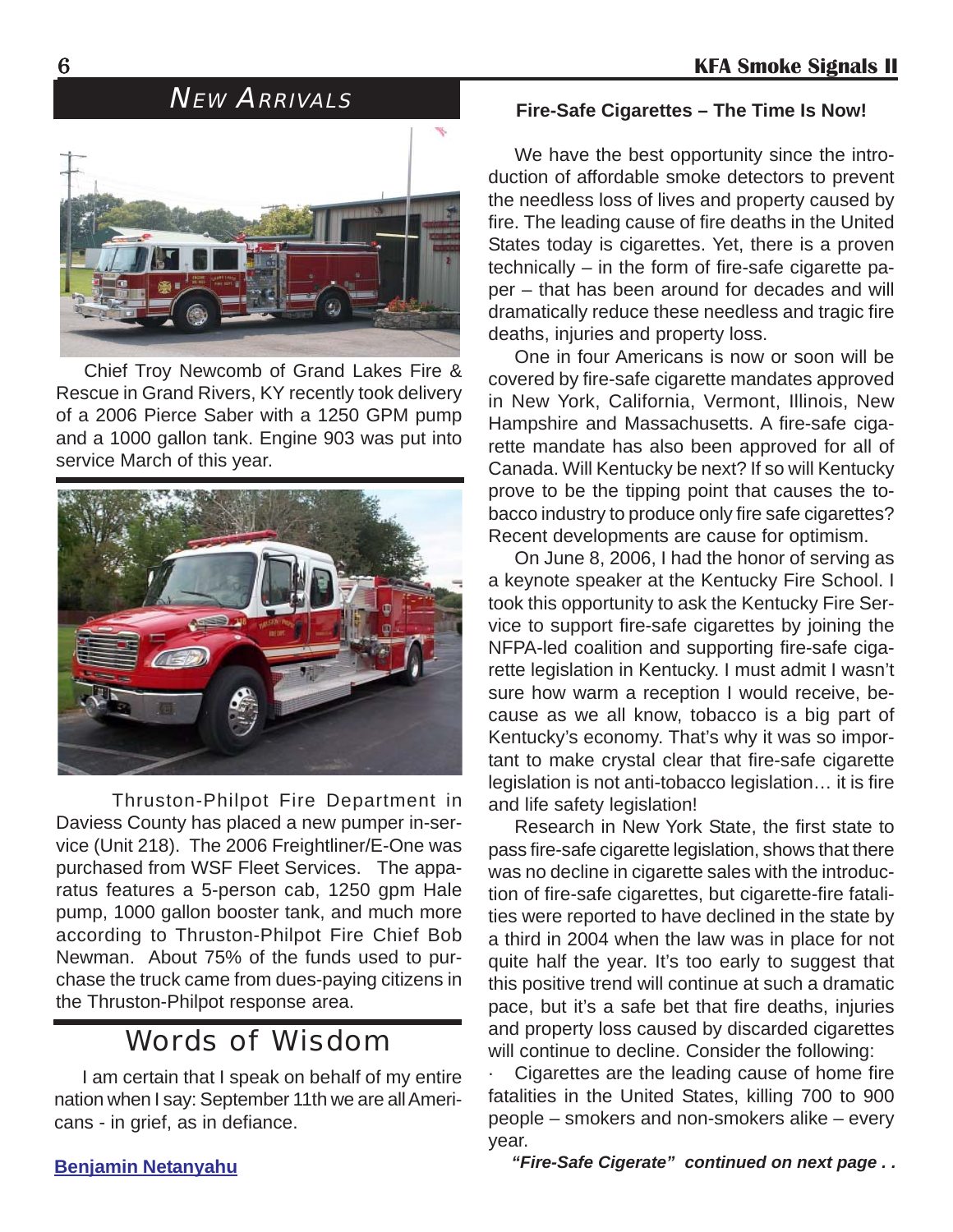Smoking-material structure fires killed 760 people and injured 1,690 others in 2002.

Property losses total hundreds of millions of dollars each year.

There were 34,800 smoking-material structure fires in the United States in 2002.

Fires caused by smoking materials have declined in recent years, thanks in part to more stringent standards for fire-resistive mattresses and upholstered furniture, public education, and a dramatic decrease in the number of cigarettes consumed per adult in the United States. But cigarettes are still the leading cause of residential fire deaths.

· The risk of dying in a residential structure fire caused by smoking materials rises with age. Twofifths (40%) of fatal smoking-material-fire victims are age 65 or older.

· One-quarter of victims of smoking-material fire fatalities are not the smoker whose cigarette started the fire: 34 percent are children of the smokers; 25 percent are neighbors or friends; 14 percent are spouses or partners; and 13 percent are parents.

Nearly half (46 percent) of fatal home smoking-material fire victims were sleeping when injured; more than a quarter (26 percent) were attempting to escape, to fight the fire, or to rescue others.

I am happy to report that on August 6, 2006, at the Fire Commission meeting held in conjunction with the KFA conference, the Fire Commission unanimously passed a motion to support fire-safe cigarette legislation. Two days later, at its August 8 business meeting, the KFA did the same. With support expressed by the leadership of the Kentucky Chiefs, Kentucky Professional Fire Fighters Association, and the State Fire Marshal's office the key organizations representing the Kentucky Fire Service are united in support of this life-saving legislation!

Getting motions and resolutions to propose legislation is a critical first step. However, the next step – getting legislation successfully through the 2007 General Assembly and signed by the Governor – will take nothing short of a Herculean effort on the part of a united Kentucky Fire Service.

Is this issue that important? You bet it is! NFPA research in the mid-1980s predicted that fire-safe cigarettes would eliminate three out of four cigarette fire deaths. Had manufacture of fire-safe cigarettes become universal then, approximately 15,000 lives could have been saved by now.

Let's all get behind this effort and show this country that the citizens of the Commonwealth are served by a progressive, pro-active Kentucky Fire Service. The time is now!

*Russ Sanders is the former Chief of the Louisville Fire Department and currently serves as the National Fire Protection Association Central Regional Manager. Russ can be contacted at rsanders@nfpa.org or +1 502-894-0411.*



### Your Unique Mission

Do you believe you have a special purpose in life, one that only you can fullfill? Whether or not your place in this world looks important to you it is.

By making each person unique, God intended for each of us to play a specific role in life. While lots of people go through life ignorant of their ultimate purpose, it doesn't have to be that way. Look where God has placed you right now - within a certain family, living in a particular neighborhood, interacting with a specific set of people on a daily basis, involved with a specific fire department, making a critical difference of life or death to individuals in your community; and if you are a parent, nurturing and shaping another human being.

Failing to recognize your place in the world can tempt you to feel your daily life is insignificant. Remember, you have sphere of influence that no other person on earth has. You are *UNIQUE!* That alone makes your life vitally inportant! You are the only one that can fulfil your unique mission!

> I know the thoughts and plans that I have for you, says the Lord, thoughts and plans for welfare and peace, and not for evil, to give you hope in your final outcome. Jeremiah 29:11 AMP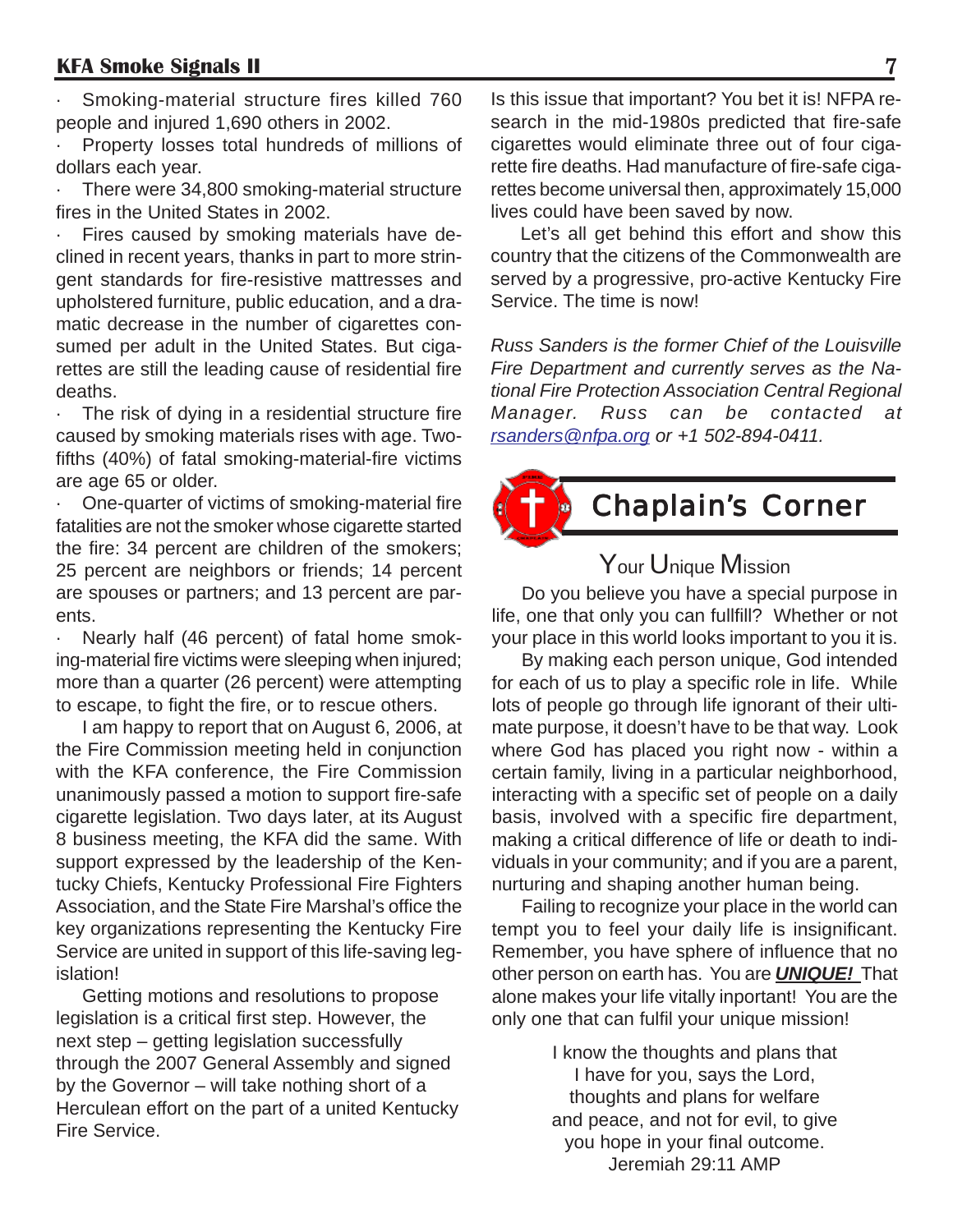### **2006 KFA Conference Highlights**

A Regional Association meeting hosted by the KFA was held on Friday evening. This meeting is an opportunity for associations across the state to network and share concerns with the KFA officers. Local concerns were voiced and notes taken by KFA secretary Dave Jansing.

The Olympic competition took place on Saturday, August 5, 2006. Thirteen teams consisting of adult and explorers competed. The top three in the adult group consisted of Parkers Mill (1<sup>st</sup>), Nancy  $(2^{nd})$  & Southgate  $(3^{rd})$ . The adult sportsmanship award went to Union Fire Department. In the explorers division, Nancy FD finished in 1<sup>st</sup> place, followed by Union team 2 and Southgate. The sportsmanship award in the explorer division went to the Hebron FD.

As he has done for so many years, our good friend Steve Siereveld of VFIS Insurance, had once again donated the trophies. Our thanks to Steve!

The Fire Commission held a regular meeting on Sunday afternoon. Following the Commission meeting, an actual firefighter wedding took place in the hotel lobby. Look for photographs of this and of all the events on the KFA WEB site. (www.kyfa.org)At 4:00PM on Sunday afternoon, the annual Fallen Firefighter Memorial took place at the hotel. The names of 72 deceased fighters including two who were killed in the line of duty since the 2005 conference were read by Secretary Jansing. The complete list of names is posted on the WEB site. Mrs. Patricia Combs and her family received a KFA flag case in honor of her husband Henry Combs of the Watts FD who was killed in the LOD. Mrs. Dee Williamson and her family received a KFA flag case on behalf of her father Charles McKenzie of the West Van Lear FD who was also killed in the LOD.

Sunday evening was capped off by a Bar-B-Que cookout.

President Johnson called the assembly to order on Monday morning, August 7<sup>th</sup> at 8:30AM. Mr. Eric Johnson, President & CEO of Supporting Heroes addressed the assembly about the company and the role it provides in the event of a line of duty death. Please visit their WEB site at www.supportingheroes.com

Resolutions Chairman Mark Luckett presented the

non pre-filed resolutions by reading the resolve and making a motion to accept each one. (A 2/3 majority vote is required for non-pre-filed resolutions before any action can be taken). The three that were not pre-filed consisted of one submitted by Treasurer Terry Keller dealing with KRS 95 and the old pension system. The second one was submitted by Chief Jeff Pohlman of the Alexandria FD dealing with taxes on fuel for fire departments. Secretary Jansing on behalf of the E-Board supporting HR 6027 submitted the third dealing with LOSAP. Mark Luckett made a motion to individually accept the three resolutions. In each case, Ken Elliott seconded the motion. The motion carried.

John Daley made a motion that the memorial wreath be placed on the grave of Sylvan Smith. Bill Martin seconded the motion. The motion carried.

Assistant Director Richard Peddicord of the SFM Office gave the report from the Fire Marshal's Office. The 2006 edition of NFPA 1 & 101 will be adopted into law in the next couple days. There have been no multiply fatalities fires in regulated inspected buildings (excluding arson fires). The SFM inspection forms are now available on line or they will provide a CD. They will no longer be providing paper copies. The SFM is also working on the Safe Cigarette Act. There are too many loopholes in the current fireworks laws.

Special Events Chairman Charlie Shaw gave his report. The KFA booth was at the State Fair last year for 10 days. Charlie stated that the KLC, KY Association of Judges, and the EMS organizations are all sustaining members of the KFA. Charlie reported on the new State Fire School. He also reported on the number of funerals and Olympics he has been involved in over the past year.

The president and all Vice Presidents gave there reports. They included many funerals and meetings across the state.

The regional directors gave their reports which also included many funerals and association meetings.

Secretary Jansing announced the Conference Committees appointed by President Johnson. They were: **Finance**- Terry Keller, Joe Bowman, Bill Carver, & Bryant Stiles. **Conference** City- Troy Newcomb, Tommy Kimbro, & Paul Billings. **Nominations**- Myron Born, Bill Martin & Ronnie Mayfield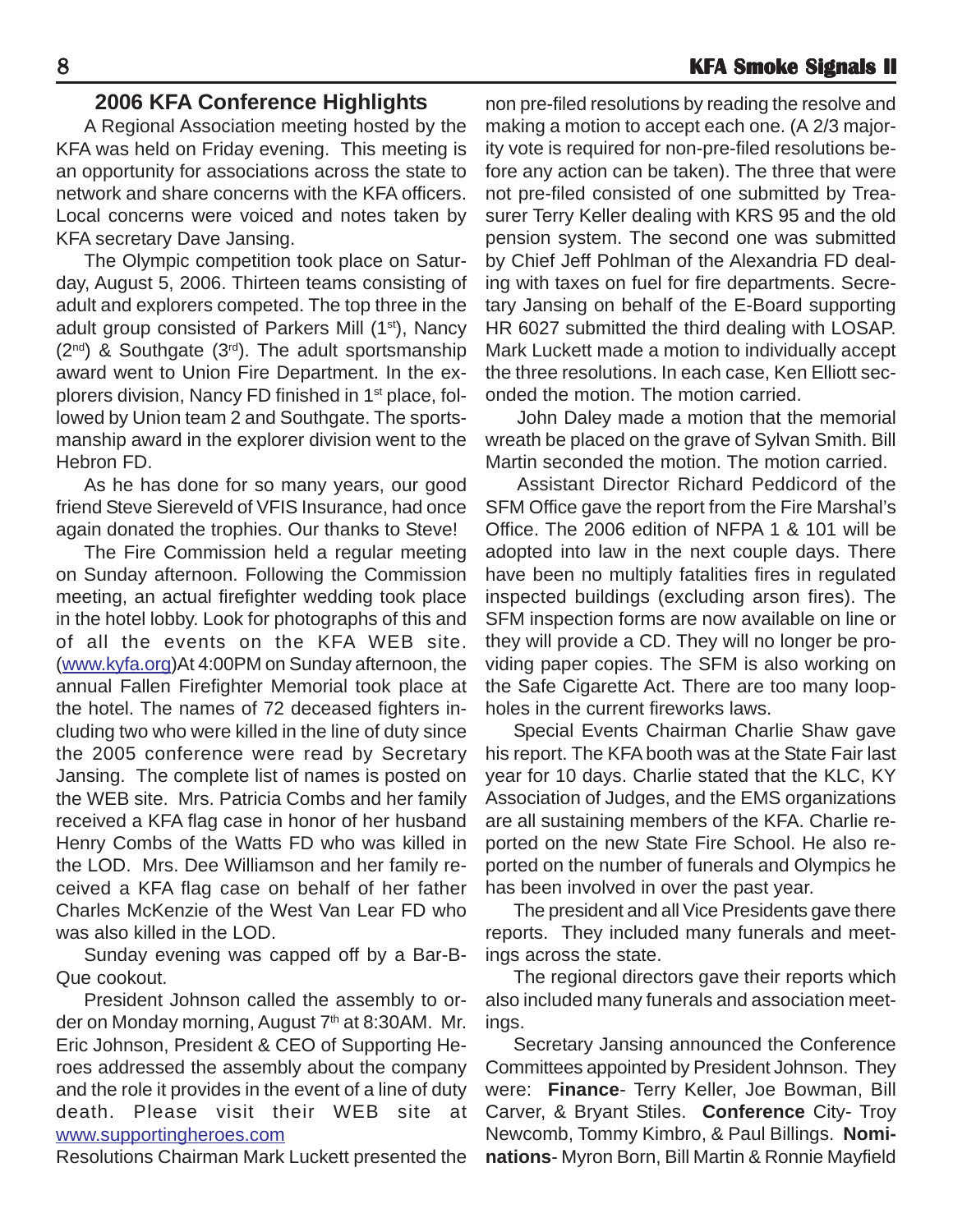Ronnie Day gave the report for the Fire Commission/KCTCS. He stated that there is now money available for the Health & Wellness Programs for Firefighters in KY. You can call Ronnie at the Commission Office for info concerning the Health & Wellness Program. Three driver's training simulators have been purchased. In 2005, there were 2058 IFSAC seals obtained in KY. To date in 2006, there have been 1024. KY is in the top three in the nation. 3,531 FF's received incentive pay in 2005, in 2006, 3595 FF's have received it. In 2005 747 departments received state aid totaling 6 million dollars. The state aid this year will be sent out on a  $1<sup>st</sup>$  come,  $1<sup>st</sup>$  serve basis. 309 departments have already received it. Workers compensation has increased to 3.5 million. Ronnie reported that Lexington was selected by Governor Fletcher to kick off Fire Prevention Week. There will be a fire prevention parade on October 2. The Fallen Fighters Memorial service in Frankfort at the KFA /Fire Commission/KPF memorial will be on Wednesday 10/ 4/06. In 2005-2006 FY, SFRT taught 5, 329 classes with a total of 79,294 students in attendance. The KY Board of Emergency Medical Services is now under KCTCS.

The meetings were recessed at 11:45 AM. A golf outing was held on Monday afternoon, in addition to a luncheon for the ladies. A cookout was held on Monday evening.

President Johnson called the meeting to order on Tuesday morning, 8/8/06 at 8:30AM. Secretary of State, Trey Grayson addressed the assembly. Secretary Jansing gave the final credentials report. There were 92 delegates registered.

Chairman Luckett was called on to present all the resolutions. (A copy of the resolutions is posted on the web page). There were a total of six resolutions. The Resolutions Committee voted to send Resolutions 1, 2, 3, & 5 to the Legislative Committee. 4 & 6 remained with the Resolutions Committee for recommended action. Each of the six was passed unanimously on the floor. No. 1- Fire Safe Cigarette- M/S Mark Luckett-Joe Bowman. No.2- Chapter 75 Fire District Tax Increase M/S Mark Luckett- Jack Reckner. No. 3- Fuel Gas Tax M/S Mark Luckett- Scott Lewis. No.4- Support of HR 6027 M/S Mark Luckett-Charlie Rauch. No.5 Chapter 95 Pension Laws- M/S Mark Luckett-Terry Keller. Resolution No. 6- Was read thanking President Johnson and the Regional Association for a job well done putting on the Conference.

Nominations: Myron Born reported that the Committee is recommending Troy Newcomb for President, John Daley for 1<sup>st</sup> VP, Randy Courtney for 2<sup>nd</sup> VP, Bobby Cowherd for 3<sup>rd</sup> VP, & Dave Jansing for Secretary. The term for the VP @ Large & Treasurer is not up this year. After each office was asked three times from the floor, there were no other nominations for any of the seats. Tommy Kimbro made a motion that the Secretary cast one vote for all offices except his own and that the President cast one vote for the office of Secretary. This was done.

Chairman Dave Jackson made a motion that the Legislative Committee handle the four resolutions presented to them. They are No.1, 2, 3, & 5. The motion was seconded and passed unanimously.

Old Business- None

New Business- Mark Luckett presented an idea that the KFA provide "seed money" to help out a Regional Association putting on the annual conference. Discussion was held. Mark then made a motion that the Executive Board study this idea, and the amount he had in mind was \$ 1000.00, which would be paid back to the KFA if funds were available after all the bills were paid at the conclusion of the conference. The intent is to provide financial assistance if necessary. Ken Elliott seconded the motion. Motion Carried.

#### **A full copy of the minutes are available on the web site www.kyfa.org**

**Answers to last issues Word Search Puzzle**

CMNS P R E S S U R D L Y P K D B N G Z  $X$  P  $X$   $\overline{D}$   $\rightarrow$  J  $G$  D  $V$  R M R  $Z/G$   $D/A$   $R$  F T M Q N L L N M C D L G G V C R M G Z G Q J W X L C A F L O L O Y N A W U T N M G L P K  $|D|$  GNL L CRNNA A  $\lambda$ t $\lambda$ t $\lambda$ t $\lambda$ t $\lambda$ t $\lambda$  a pvalvb J T Q G B N S L D C X X P Y P W C X Y T |U N F G Z <u>@ U D</u>XSXSXRXUXSXNXU/X/9 W N J W S Z NN H F K IXRXTXTXAXUXMXRXT/R V Y H Z T L O I N M D T NXOXCXAXPXMXRXE P H B R  $|I|$  F  $|I|$  K L T K E T R W P G A B R T V M Z K  $NF|T|C|TV$  (Cx  $\times$  E  $M$  A  $D$  P  $D$   $N$  E  $B$   $N$  B  $N$  A G|I||A||A| HX P/F/H/C/W/P//T/EXB|L| RN\A\R|T  $N|R|T|Q$  w t/s/t/k/w/i/l/a/q/ $\chi$ l h h t\)  $N$  $|U||S|$ OZCAYYIPALRBQCETLXJU  $\frac{1}{\sqrt{2}}$  T RM  $\frac{1}{\sqrt{2}}$  N  $\frac{1}{\sqrt{2}}$  G  $\frac{1}{\sqrt{2}}$  R  $\frac{1}{\sqrt{2}}$  W C A P  $\sqrt{2}$  G D M R  $\vert s \vert$  r/r/r/g/g/e/ $\sqrt{t}/\sqrt{2}$  c l v  $\vert s \vert$   $\vert M$  f r p j z  $\vert \sigma \vert$ t $\langle \nu \rangle$ v $\chi$ e $\chi$ d $\gamma \chi$  $\chi$ l jlqd $\vert \mu \vert$ pttbq L A XK B G M G Q N X V M V N G G X R F L UGWF E Q SAKK NL L Q <mark>GNTK C A P</mark>  $M \times D$  L H W M T R F H M V H Q W  $V$  A N E S E K V R J P J C X P R A E G E V I R D T V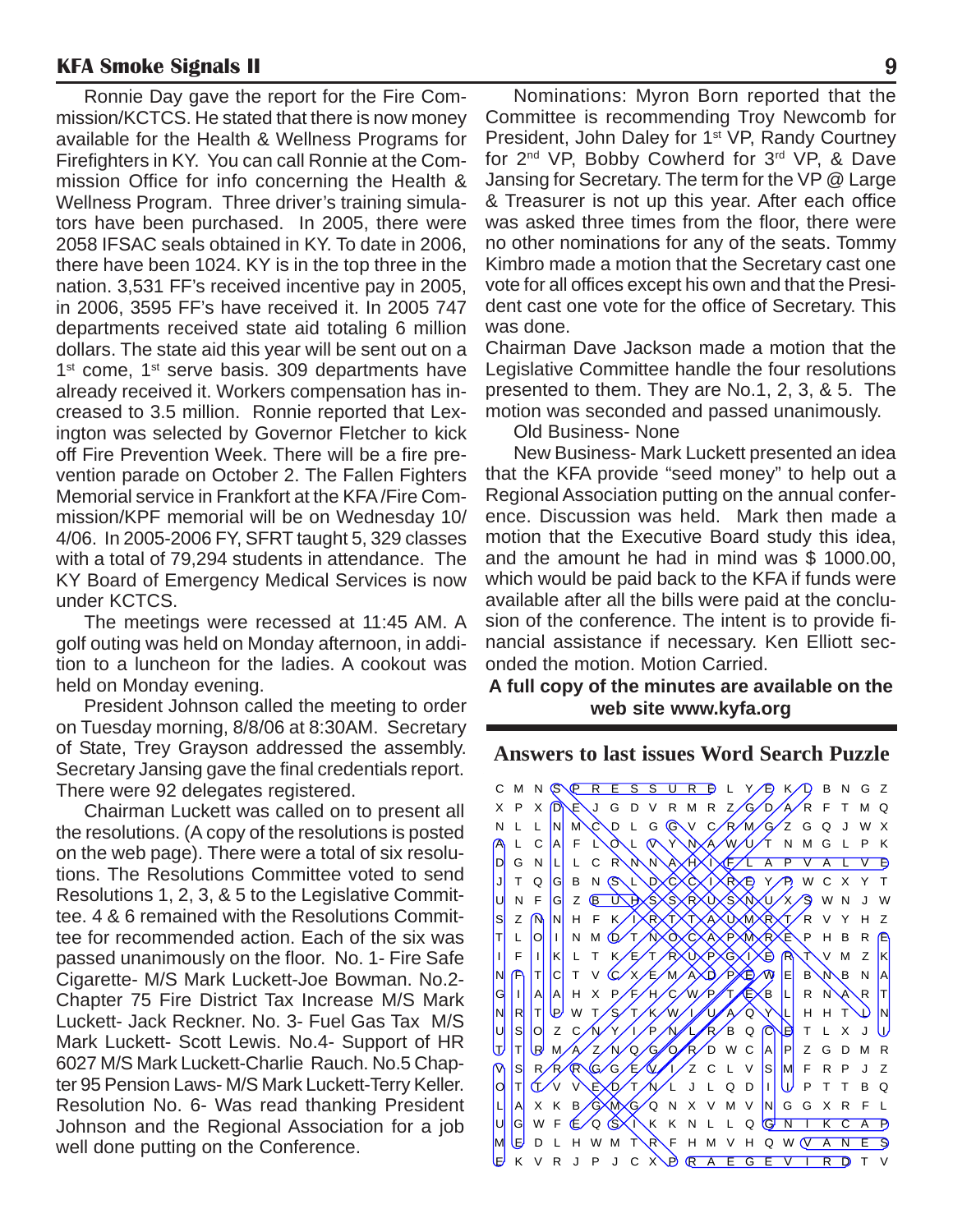### EDUCATIONAL OPPORTUNITIES

## *13th Annual Meade County Fire School*

*October 7 & 8, 2006* **Meade Co. High School** For More Information 270-998-0105

1. **Basic 20 Certification** - 16 hour course meets Fire Commission's training requirements for new FF prior to emergency response. Full TO/w PASS & SCBA. Class Limit 30.

2. **Radio Communications** - 4 hour course provides overview of radio systems used by FD. Sunday Morning Only.

3. **Methamphetamine Labs** - 4 hour course that focuses on the aspects & dangers of clandestine methamphetamine labs to responders. Sunday Afternoon Only.

4. **EMT & EMT FR Cont. Ed.** - 16 hour basic refresher course meets 16 of 24 hour requirement for recertification.

5. **Heavy Rescue** - 16 hour course that familiarizes firefighters with the techniques required to remove people from accidents involving large vehicles. Full TO gear (Not SCBA) or safety clothing including coveralls. Class Limit 20.

6. **Hybrid Vehicle Rescue** - 8 hour course Saturday Only. This course will help responders understand the risks involved in rescues involving hybrid vehicles. Full TO gear (Not SCBA) or safety clothing including coveralls. Class Limit 20.

7. **Firefighter Survival & Rescue** - 16-hour class mandatory training for new firefighters and highly recommended for all firefighters. Full turnout gear including SCBA Class Limt 30.

8. **Fire Control** - 16-hour live fire training course conducted in accordance with NFPA 1403. Full turnout gear including SCBA, spare bottle, & PASS Device. No facial hair that impedes the seal of the facemask. Class Limit 25.

#### **All classes begin at 8:00 a.m. and end by 5:00 p.m. EST**

### *Buffalo Trace Fire School*

**October 20-22, 2006** Maysville For information call 888-301-2946

### *Southeastern FF Fire School*

**October 20-22, 2006** London For information call 888-234-0100

### *Bluegrass Emergency Services Fire School*

**October 28-29, 2006**

Shelbyvile Campus, Louisville For information call 888-306-8064

### *5th Annual Instructor Weekend*

**November 17-19, 2006** *(New Location)* KCTCS Rowan Campus Morehead For more information 888-301-2946

## *For Future Planning*

**Kentucky Officers School Feb 23-25, 2007 and Feb 22-24, 2008 Owensboro**

**Dixie Fire School March 9,10,11, 2007 Etown**

**JPFA Fire School March 30, 31, & April 1st Kentucky Dam Village**

**FDIC April 16 - 21, 2007 Indianoplis**

#### **Educational News from Area 5**

Greetings from Area 5! Our staff has been working on processing and scheduling the 20-hour requests from the fire departments in our region. In the future, all of the classes being taught by SFRT in our region will appear on the new Area 5 training calendar located on our website: www.sfrtarea5.org . Hopefully this will make train

#### *'Area 5 News' continued on next page . .*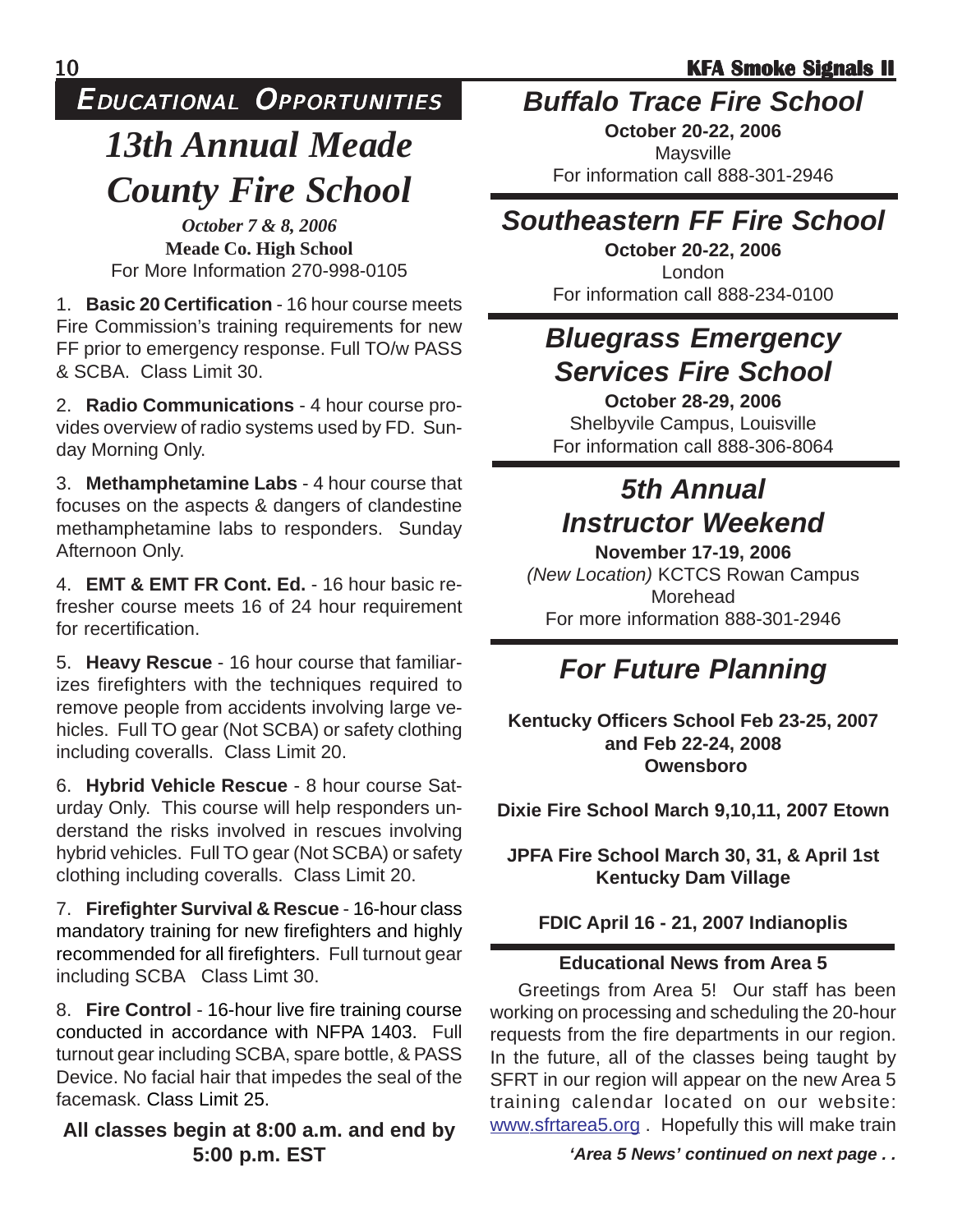ing hours easier to acquire in our region and get more firefighters in training.

Our region has had a very active year with NFPA 1403 compliant live fire training evolutions in acquired structures. Since last September, about 12 of these evolutions have been conducted in our region and there are at least two more planned for this fall.

SFRT Area 5 is always working to develop new courses and training materials to better serve Kentucky's Fire Service. As we develop materials for new classes, we make every effort to include some material that will be new to experienced veterans, yet will benefit new firefighters as well. We're in the process of developing an all new 16 hour Aircraft Rescue Firefighting Course in conjunction with other regions. In addition, we are also developing a new Agricultural Emergency Response curriculum which will include many topics that have not been traditionally taught in the past. Both of these new courses will hopefully be available by late 2007.

Upcoming events include: Meade County Fire School in Brandenburg on October 7 and 8; IFSAC Firefighter I Skills testing on October 14; Firefighter II Skills testing on October 15 and IFSAC Written Testing on October 21. All of the IFSAC events will be held at the Area 5 Training Center in Elizabethtown; please contact us to reserve a spot for any of the IFSAC events. The 2007 Dixie Fire School is in the planning stages; the dates of the school are March 9-11, 2007. We hope to see everyone there next spring!

**Casey Hall** Area5 Coordinator

#### )*The National Fire Academy Wants YOU!* (

The National Fire Academy (NFA) has vacancies in many high quality resident and Volunteer Incentive Program courses. Each course has (listed below) specific requirements but all are taught by highly skilled professionals who want to share critical information with you! Classes are held at the National Fire Academy in Emmitsburg Maryland. Transportation stipend may be provided by the NFA and the Kentucky Fire Commission will reimburse you for the cost of the meals at the academy. As a result you and your department will be

 out very little costs and you will receive excellent training. If you would be interested in one of these courses you may refer to the internet at www.usfa.fema.gov for more information, or contact the Admissions Office via email netcadmissions@dhs.gov or by phone at (301) 447- 1035. Completed applications may be faxed to (301) 447-1441. If interested, apply *immediately!*

*Note*: The NFA policy of only 1 stipend-supported trip per fiscal year per department remains. However, a qualified individual may seek to participate without stipend assistance. PLEASE IN-DICATE with your application that you are aware of this restriction when you apply for the course.

All vacancies are filled on a first come, first served basis and qualified by using the Student Selection Criteria listed on our Web site: http:// www.usfa.dhs.gov/applications/nfacsd/

- *R101* Code Management: A Systems Approach 11/27-12/8/06 5 vacancies
- *R114* Fire Service Course Design 3/5-16/07 4 vacancies 3/26-4/6/07 19 vacancies
- *R149* EMS: Management of Comm. Health Risk 12/11-22/06 18 vacancies
- *R151* Advanced Leadership Issues in EMS 2/5-16/07 9 vacancies
- *R152* EMS Special Operations 1/8-19/07 6 vacancies
- *R154* Advanced Safety Ops & Management 3/18-23/07 8 vacancies
- *R207* Management for Arson Prev. & Control 3/5-16/07 17 vacancies
- *R208* Interview/Interrogation Techniques 1/22-2/2/07 1 vacancy 3/26-4/6/07 13 vacancies
- *R225* Management of Fire Prevention Programs 1/22-2/2/07 5 vacancies
- *R227* Fire Protection Systems for I C 10/22-27/06 19 vacancies
- *R243* Hazardous Materials Incident Management 2/18-23/07 9 vacancies 3/18-23/07 7 vacancies
- *R306* Exec. Analysis of Fire Service Ops in EM 2/19-3/2/07 7 vacancies
- *R308* Command & Control of FD Ops Nat & Manmade 2/5-16/07 1 vacancy

*'NFA' continued on next page*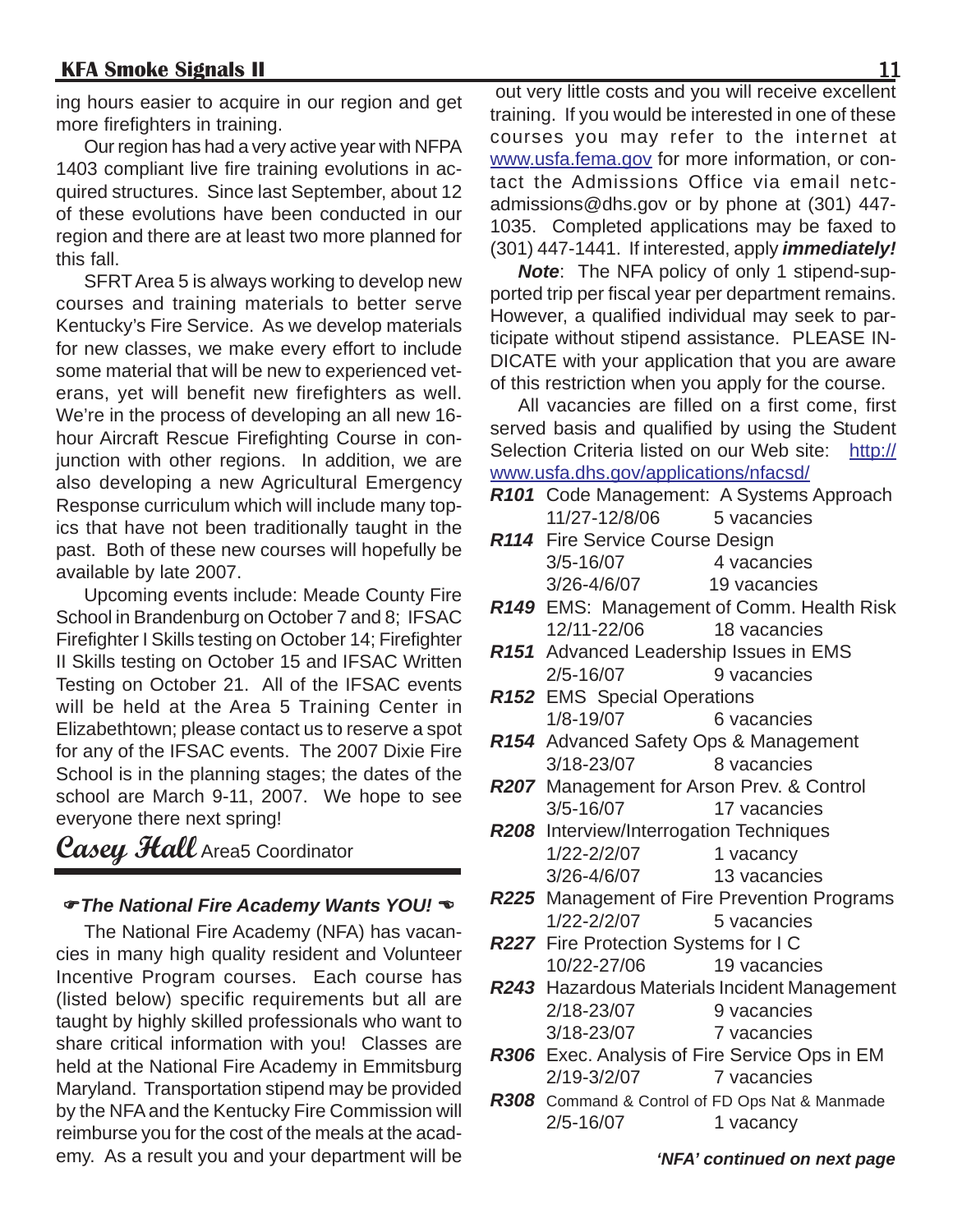|               | R309 Strategic Analysis of Comm. Risk Reduction |
|---------------|-------------------------------------------------|
| $3/26 - 4/07$ | 17 vacancies                                    |

| R314 Command & Control FD Ops at Target Hazards      |                                               |  |  |  |  |  |  |  |
|------------------------------------------------------|-----------------------------------------------|--|--|--|--|--|--|--|
| 10/22-27/06                                          | 5 vacancies                                   |  |  |  |  |  |  |  |
| 2/18-23/07                                           | 14 vacancies                                  |  |  |  |  |  |  |  |
| <b>R317</b> Command & General Staff Functions in ICS |                                               |  |  |  |  |  |  |  |
| 3/18-23/07                                           | 14 vacancies                                  |  |  |  |  |  |  |  |
|                                                      | <b>R331</b> Organizational Theory in Practice |  |  |  |  |  |  |  |
| $1/8 - 19/07$                                        | 2 vacancies                                   |  |  |  |  |  |  |  |
| 1/22-2/2/07                                          | 10 vacancies                                  |  |  |  |  |  |  |  |

- *R333* Fire Service Financial Management 3/26-4/6/07 9 vacancies
- *R493* NFIRS 6 Day Course 3/18-23/07 8 vacancies
- *R506* Executive Planning 10/9-20/06 3 vacancies 1/22-2/2/07 3 vacancies
- *R628* Juvenile Firesetter Intervention Specialist 2/18-23/07 6 vacancies 3/18-23/07 19 vacancies

#### *VOLUNTEER INCENTIVE PROGRAM*

- *R810* VIP: Leadership & Administration 2/25-3/2/07 11 vacancies
- *R815* VIP: Challenges for Local Training Officers 2/25-3/2/07 4 vacancies
- *R816* VIP: Community Education Leadership 11/5-10/06 15 vacancies
- *R822* VIP: Advanced Safety Ops & Management 2/25-3/2/07 11 vacancies
- *R823* VIP: Leading Community Fire Prevention 11/5-10/06 13 vacancies
- *R824* VIP: Management Strategies for Success 2/25-3/2/07 8 vacancies
- *R825* VIP: Command & Control of FD Ops at Target Hazards 11/5-10/06 12 vacancies
- *R826* VIP: Presenting Effective Public Education 2/25-3/2/07 20 vacancies
- *R831* VIP: Command & Control of Incident Ops 11/5-10/07 1 vacancy

### Words of Wisdom

Controlled, universal disarmament is the imperative of our time. The demand for it by the hundreds of millions whose chief concern is the long future of themselves and their children will, I hope, become so universal and so insistent that no man, no government anywhere, can withstand it. **Dwight D. Eisenhower**

### *'NFA Courses' continued ... 2006-07 IFSAC SKILLS TESTING SCHEDULE*

| Area | <b>Location</b>      | <b>Phone</b>                  |
|------|----------------------|-------------------------------|
| 5    | Etown                | 888-234-7201                  |
| 6    | Louisville           | 888-306-8064                  |
| 4    | <b>Bowling Green</b> | 888-234-5760                  |
| 7    |                      |                               |
| 10   | Ashland              | 888-302-2833                  |
| 11   | <b>TBA</b>           | 888-302-8935                  |
| 12   | Hazard               | 888-234-6759                  |
| 3    | <b>TBA</b>           | 888-306-8015                  |
| 9    | Maysville            | 888-301-2946                  |
| 14   | Campbellsville       | 888-234-1780                  |
| 15   | Richmond             | 888-234-3961                  |
| 2    | Princeton            | 888-306-7986                  |
|      |                      | Highland Heights 888-306-8101 |

Remember before you can be certified FFI you must complete Haz Mat Awareness and Haz Mat Ops before FF II. The above schedule is only the skills test schedule. Written test schedules will vary by area so make sure you contact the area office for written test schedule information.

The Kentucky Fire Commission provides the above testing for each area of the state annually at no cost to the local SFRT office. Additional testing for individual fire departments can be done if all cost for the testing is absorbed by the local fire department. For more information concerning firefighter testing contact Duane Suttles at 888-301- 2946.

Skill sheets are available for download at www.kyfa.org and the Kentucky Fire Commission website. If you have not been involved in FF testing before I encourage you to get involved.

#### **The adventures of the Cross + Roads Fire Department By Woody Will Jr. and Sr.**

It was a starry night in August when you can see the center of the universe. We had just finished a run out in the country for a car that had run off the road and hit a tree. The driver was trapped but only had minor injuries. We popped the door and got his feet untangled from the pedals. It never ceases to amaze me how two small insignificant items like feet can find so many unusual contortions to get in.

I spent an extra few minutes looking at the stars. They were magnificent. You can't see them much in the city just too much light. As we pulled back in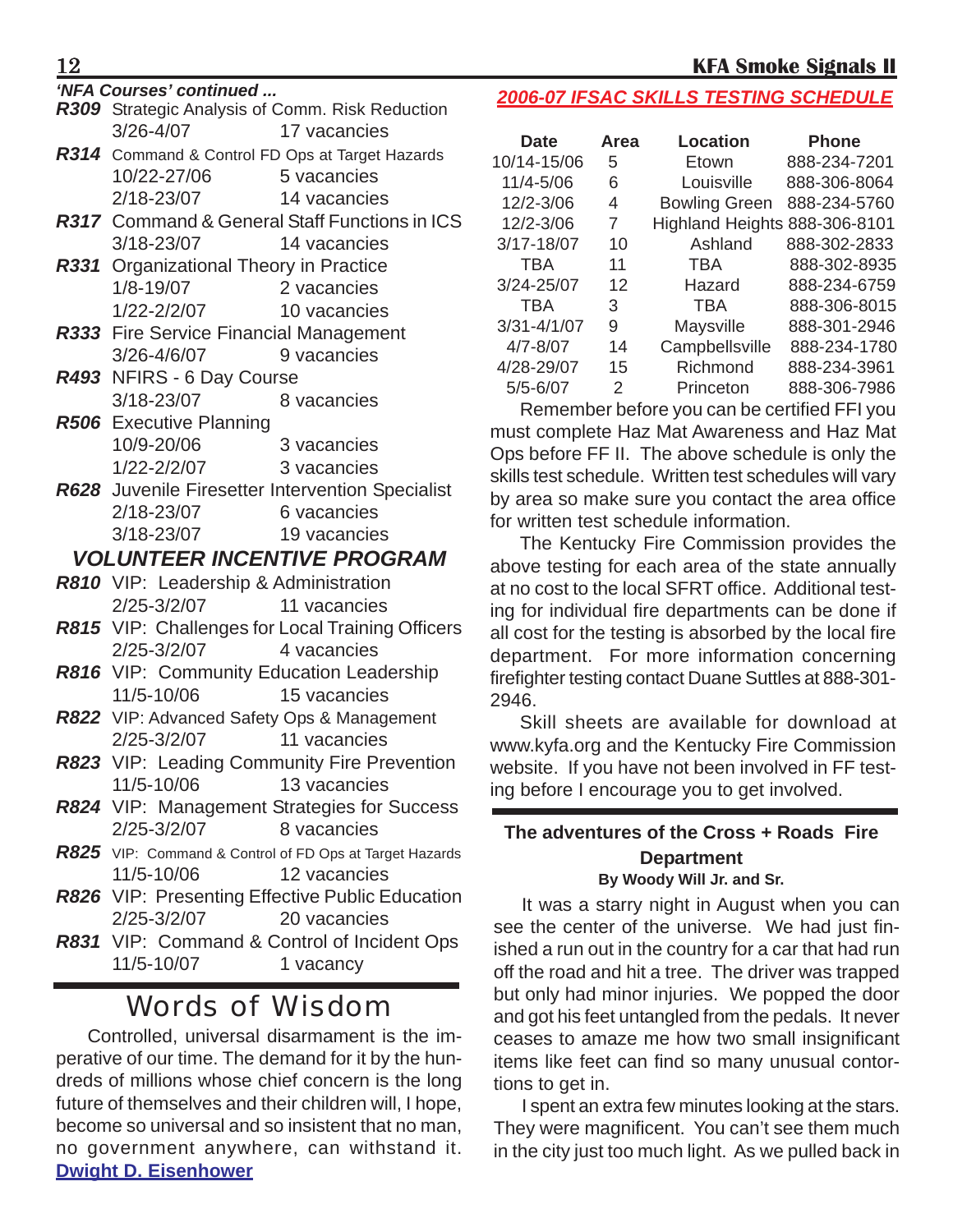the station I was glad to be back I was ready to go to bed. I looked up at the clock in the bunkroom it was 01:30 and I was asleep seconds after my head hit the pillow.

I was dreaming about walking with my sweetheart on a beautiful summer night when the tone alert brought me back to reality. "Attention all Crossroad Firefighters attention all Crossroads Firefighters you will be responding to a woods fire north of Crossroads in the Lincoln National Forest". We jumped out of bed and suited up in our forest gear and pulled out in our brush truck. By the time we pulled out of the station I saw a red glow in what was a beautiful night. The wind was coming out of the west and the sun was just coming up as we began our attack from the burnt side of the forest. It was our assignment to put out small fires that could cause problems when the wind kicked up as it normally did in the morning. I saw out of the corner of my eye two forestry dozers working their way around the fire. I thought to myself, they got it easy. They don't have to walk. As we got to the area where we were to begin I got off the truck and started with my Pulaski and began to grub out the burning roots and snags. All at once the wind begin to pick up and shift from West to North. I knew we might be in trouble but I was certain the forestry guys were in trouble. They were attacking the fire on the right flank out of the South. The new wind direction would be pushing the fire right over them without them ever knowing what was happening. I got on the portable to Capt McCoy "Hey Capt can we talk to the forestry guys on our radios?" "No John, they are on High Band and we are on low." "Well Capt do you think they know the wind is changing?" "No John, I don't know how they could with them being down the hill side like they are they would have to be looking up the hill but I am sure the trees they are working in are blocking their view." "What you say about getting in the truck and warning them." "I don't know if we've got the time that wind is really bad but let's try."

We got back in the truck and started down the road that led to the area where the dozers had cut their path through the woods. The Capt put the brush truck in 4 wheel drive and we left the road. We didn't get very far when the truck bottomed out on a rock on the frame. I got out to push when

the Capt. said, "John why don't you try to get them on foot while I get the wench ready to pull us out. If I get off this rock I'll come to get you." "Ok Capt." I grabbed my fire shelter and gloves out of the truck and began stumbling across the plow furrows. I could see the smoke getting closer to our location. When I got to the dozers I could feel the heat from the fire and could see that we were in serious trouble. I got the attention of the operators and they too could see we were in trouble. We scrambled down the hill and into a rock overhang that resembled a small cave. We deployed our shelters just as the fire blew over our heads. We stayed in the tents for what seemed an eternity. I could feel the intense heat and smoke that went all the way to the ground. All at once my radio squealed "John can you hear me, are you alright?" I slid my arm down inside the tent to get my radio "Capt is that you?" "Yes John are you OK?" "Yes we are OK. We are in a little rock out crop just below the hill. We have deployed our shelters but we are OK." "I got the truck out just in time but I will get over to you just as soon as we get control of the fire. Can you hold out where you are?" "Yes I think so. The worst is over now and we will sit tight until you get to us."

When I got out of the hospital later that day I could not believe what had happened to me. I had come within an inch of a horrible death and it all hinged on a simple thing like picking up my fire shelter when I left the truck. How amazing is that. A few days later I ran across one of the two forestry guys and he thanked me for helping save their life. I didn't look at what I did as being heroic but my department did. A few weeks later they had an awards dinner where Capt McCoy I and were presented a plaque for our bravery in the face of danger. I thought that evening as I went home I'm just glad to be able to look at the stars again. Life is a wonderful gift take care of it!

### Words of Wisdom

God proved His love on the Cross. When Christ hung, and bled, and died, it was God saying to the world, "I love you."

**Billy Graham**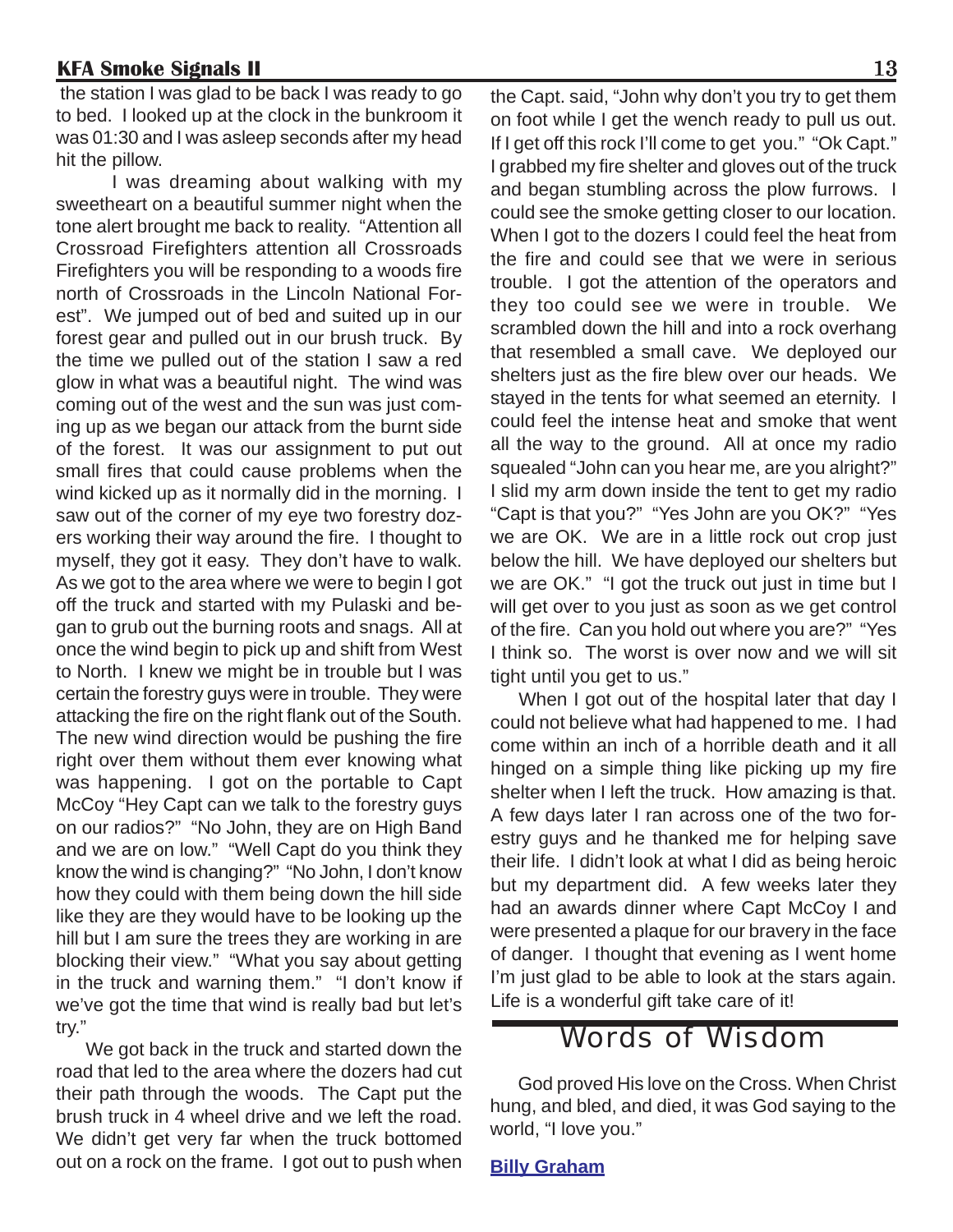### **Kentucky Firefighters Association Sustaining Members** Please remember these members when you have purchasing needs.

| 10-33 EQUIPMENT, INC.                                      | <b>A&amp;A Safety Inc.</b>            | <b>Advanced Fire &amp; Rescue</b>         |  |  |  |
|------------------------------------------------------------|---------------------------------------|-------------------------------------------|--|--|--|
| Craig and Teri Hiser                                       | 1126 Ferris Road                      | <b>Equipment Co. Inc.</b>                 |  |  |  |
| 540 Peterson Rd . Cave City, KY 42127                      |                                       | Nick Gapinski 365 Persimmon Circle        |  |  |  |
| 877-678-1033 270-453-3473Fax 270-453-                      | Amelia, OH 45102                      | Booneville, IN 47601                      |  |  |  |
| 3474 Web site: www.10-33.com                               | Phone 513-943-6100                    | 800-853-7675  Fax 812-897-7816            |  |  |  |
| <b>Air EVAC</b>                                            | America's Bravest Equip. Co.          | <b>Bluegrass Fire Apparatus</b>           |  |  |  |
|                                                            |                                       | Dewey Cruse 207 Peterson Drive            |  |  |  |
| <b>Barbara Emery</b>                                       | PO Box 197335Louisville Ky 40259      | Elizabethtown KY 42701                    |  |  |  |
| Route #4 Box 432A                                          | 502-493-5985Fax 502-493-5986          |                                           |  |  |  |
| Albany Ky 42602                                            | www.abec1.com                         | 800-738-1006 Fax 270-737-0190             |  |  |  |
| <b>Bluegrass Fire Equipment</b>                            | <b>Bluegrass Uniforms Inc.</b>        | <b>Bound Tree Medical</b>                 |  |  |  |
| John Baker 780 Enterprise Dr                               | Jason Colson 3533 Dahlia Way -        | Diana Wertenberger 5200 Rings Rd          |  |  |  |
| Lexington, KY 40510                                        | Bowling Green42101 and 961 South      | Suite A Dublin OH 43017                   |  |  |  |
| 800-526-8393  Fax 859-233-1167                             |                                       | 800-533-0523 Fax 800-257-5713             |  |  |  |
| www.bluegrassfire.com                                      | 2nd St. Louisville, KY 40203          |                                           |  |  |  |
| <b>City of Russell</b>                                     | <b>Comtronics</b> David Fried         | <b>Division of Fire Prevention</b>        |  |  |  |
| 410 Ferry Street                                           | 2456 Fortune Drive Lexington KY 40509 | <b>State Fire Marshal</b>                 |  |  |  |
| Russell KY 41169                                           | 859-299-9494                          | 101 Sea Hero Road Suite 100               |  |  |  |
| 606-836-9666                                               | credit@comtronicsindustrial.com       | Frankfort, KY 40601                       |  |  |  |
|                                                            |                                       |                                           |  |  |  |
| <b>Dove Designs</b>                                        | <b>ECCO-Tech USA, UC</b>              | <b>Emergency Care &amp; Safety Insti.</b> |  |  |  |
| Chris Hays Rt 1 Box 275 G                                  | 1313 South Main Street                | Jones & Bartlet - Jamie S. Greene         |  |  |  |
| Monticello KY 42633                                        | London KY 40741                       | 3539 Apalachee Parkway Ste 3              |  |  |  |
| www.dovedesigns.com                                        | 606-877-1135 Fax 606-877-3240         | Tallahasse FL 32311 850-228-2510          |  |  |  |
| 888-377-4459  Fax 606-340-9372                             |                                       | E-Mail: jgreene@jbpub.com                 |  |  |  |
|                                                            | Email: crecotech@yahoo.com            | Web www.ecsinstitute.org                  |  |  |  |
| ///EMERGENCY EQUIPMENT                                     |                                       |                                           |  |  |  |
| <b>MIKE BRADY</b>                                          | <b>Emergency Reimbursement</b>        | <b>Emergency Service</b>                  |  |  |  |
| <b>RESCUE EQUIPMENT &amp; VEHICLES</b>                     | <b>Service</b>                        | <b>Insurance Program</b>                  |  |  |  |
| (859) 359-4502 (859) 359-4503 FAX                          | 215 McArthur Drive                    | Bill Dixon 20 Church St Cortland, NY      |  |  |  |
|                                                            | Louisville KY 40207 502-896-8080      | 13045 800-822-3747 Fax 607-756-           |  |  |  |
| http://www.EEResQ.com<br>E-Mail: EEResQ@cs.com             | Email debramurphy@bellsouth.net       | 5051 www.mcneilandcompany.com             |  |  |  |
|                                                            |                                       |                                           |  |  |  |
| <b>FAAC Inc.</b>                                           | <b>Ferrara Fire Apparatus Inc.</b>    | <b>Finley Fire Equiptment</b>             |  |  |  |
| 1229 Oak Valley Drive                                      | Kevin Hardwick PO Box 249             | John Baker, Eric and Jason Colson         |  |  |  |
| Ann Arbor MI 48108                                         | Holden LA 70744                       | 20 S 5th Street                           |  |  |  |
| 734-761-5836 Fax 734-761-5368                              | 800-443-9006                          | McConnelsville OH 43756                   |  |  |  |
| Email dbasch@faac.com                                      | www.ferrarafire.com                   | www.finleyfire.com 800-545-3280           |  |  |  |
|                                                            |                                       |                                           |  |  |  |
| <b>Firecom</b><br>Barry Jackson<br>4785 Pleasant Grove Rd. | <b>Fire Department</b>                | <b>Fire Pumps &amp; Equipment</b>         |  |  |  |
| Lexington KY 40515                                         | <b>Service &amp; Supply</b>           | Joe Reynolds                              |  |  |  |
| 800-527-0555 x112                                          | Al Sutt P.O. Box 20207                | 5252 Rt 1428 PO Box 475                   |  |  |  |
| Fax 503-608-3474                                           | Louisville, KY 40250                  | Allen KY 41601 800-419-3475               |  |  |  |
| http://www.firecom.com                                     | 800-321-6965  Fax 502-491-1487        | Fax 606-874-3472                          |  |  |  |
| <b>Firovac-Reberland</b>                                   | <b>First In Rescue Equipment Inc.</b> | <b>Galls</b>                              |  |  |  |
| Larry Reber 5963 Fountain Nook Road                        |                                       |                                           |  |  |  |
| Apple Creek, OH 44606                                      | Jim Whitaker 113 Bessmer Lane         | 2680 Palumbo Drive                        |  |  |  |
| 330-698-5883 Fax 330-698-7723                              | Walton KY 41094                       | Lexington KY 40509                        |  |  |  |
| sales@firovac.com                                          | 859-485-2870 Fax 859-485-2872         | Phone 859-266-7227                        |  |  |  |
|                                                            | <b>Gordon Bernard Company, LLC</b>    |                                           |  |  |  |
| <b>Glen's Emergency Equipment</b>                          |                                       | <b>Hal Rogers Fire Training Ctr</b>       |  |  |  |
| Glen Gilneath 345 Devil's Creek Rd                         | Community Birthday Calendar           | 180 Oak Leaf Ln.                          |  |  |  |
| Parkers Lake, KY 42634                                     | 22 Whitney Dr Milford Ohio 45150      | Somerset KY 42503                         |  |  |  |
| (606) 376-5869 &1-800-422-GLEN (4536)                      | 513-248-7600  Fax 513-248-7606        | 606-679-7075 Fax 606-679-4053             |  |  |  |
| Fax: (606) 376-3959                                        | http://www.gordonbernard.com/         |                                           |  |  |  |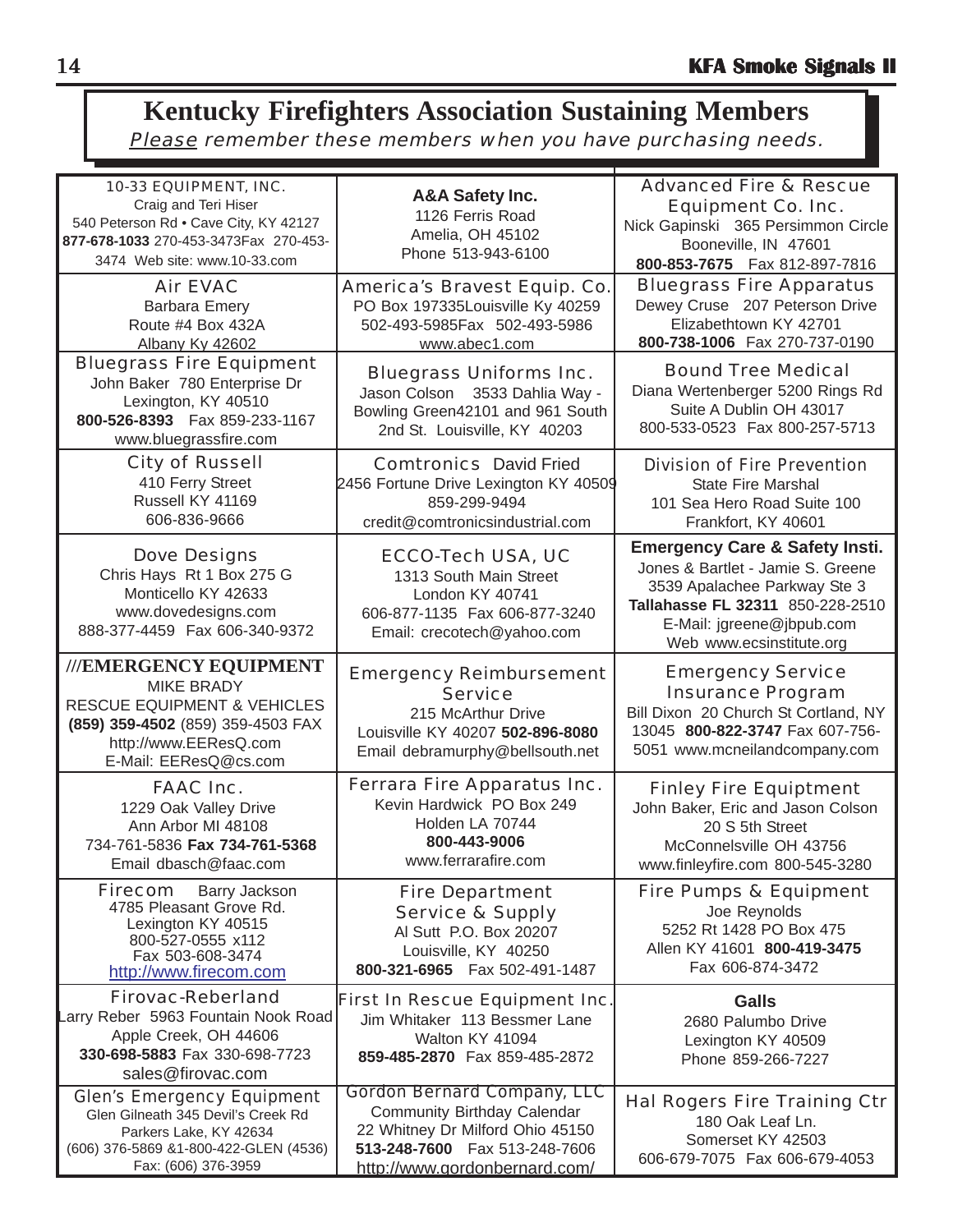### **Kentucky Firefighters Association Sustaining Members** Please remember these members when you have purchasing needs.

| <b>High Tech Rescue Inc.</b><br>James Riddle<br>250 Rockbridge Road<br>Shelbyville, Ky. 40065                                                                                   | <b>Hilliard Enhanced</b><br><b>Learning Programs (HELP)</b><br>Mike Hilliard www.4-help.org<br>Email: sales@4-help.org                                                                     | <b>Kentucky Assoc. of Counties</b><br>380 King Daughters Drive<br>Frankfort, KY 40601<br>502-223-7667 Fax 502-223-1502                                           |  |  |
|---------------------------------------------------------------------------------------------------------------------------------------------------------------------------------|--------------------------------------------------------------------------------------------------------------------------------------------------------------------------------------------|------------------------------------------------------------------------------------------------------------------------------------------------------------------|--|--|
| 502-633-0149  Fax 502-633-0659<br>james.riddle@insightbb.com                                                                                                                    | 888-504-4357    Fax 502-532-0800                                                                                                                                                           | bobarndd@kaco.org                                                                                                                                                |  |  |
| <b>Kentucky Fire Commission</b><br><b>SFRT KCTCS</b><br>Director Ronnie Day<br>300 N Main Street, Versailles KY 42353<br>(800) 782-6823<br>(859) 256-3478<br>Fax (859) 256-3125 | <b>Kentucky Public</b><br><b>Entity Programs / VFIS</b><br>Steve Sierveld<br>P.O. Box 17374 . Dixie Branch<br>Edgewood, KY 41017<br>800-753-6734    Fax 859-331-3734                       | Lab - Tronics Inc.<br>511 34th Street<br>Catlettsburg KY 41129<br>606-739-4409<br>Fax 606-739-0023                                                               |  |  |
| Life Star Rescue Inc.<br>John Ryder, President<br>1171 Production Drive<br>Van Wert, OH 45891-9390<br>419-238-1459                                                              | <b>McNeil &amp; Company</b><br>William Dixon Director of Marketing<br>PO Box 5670 Cortland NY 13045<br>800-467-2118 Fax 607-756-6225<br>wdixon@esip.com                                    | <b>NFPA</b><br><b>Russell Sanders</b><br>3257 Beales Branch Road<br>502-894-0411 Fax 502-894-0519<br>Email rsanders@nfpa.org                                     |  |  |
| <b>Mountain Valley Insurance</b><br>Faye Rice<br>267 Terrell Lane, Suite A<br>Barbourville KY 40906<br>888-332-3205 Fax 606-546-4146                                            | M & S Fire & Safety<br>Alex W. Smith 670 E Franklin Street<br>Evansville IN 47711<br>800-467-2118 812-424-3863<br>FAX 812-421-3707<br>www.mandsfire.com                                    | <b>Orr Rapid Response</b><br>Michael Kidwell 11601 Interchange Dr<br>Louisville KY 40229<br>502-774-6456<br>Email: michaelk@orrcorp.com                          |  |  |
| <b>Provident Insurance</b><br>C.J. Bens 272 Alpha Drive<br>Pittsburgh PA 15238<br>800-447-0360 Fax 412-963-0415<br>Email: cbens@providentbenefits.com                           | <b>Provident Insurance</b><br>C.J. Bens 272 Alpha Drive<br>Pittsburgh PA 15238<br>800-447-0360 Fax 412-963-0415<br>Email: cbens@providentbenefits.com                                      | <b>Public Entity Insurance</b><br>Michael Finke 2525 Harrodsburg Rd<br>Suite 220 Lexington KY 40504<br>888-696-9620 Fax 859-296-4583<br>Email mfinke@roeding.com |  |  |
| <b>PHI Air Medical of Kentucky</b><br>1001 Monarch Street Suite 100<br>Lexington KY 40513<br>859-219-3053 Fax 859-219-3059<br>E-mail mposnter@phihelice.com                     | <b>Safety USA</b><br>David Joels<br>4810 Popular Place Drive<br>Louisville KY 40213 502-810-0303<br>campsafe@bellsouth.net                                                                 | <b>Siegel's Uniforms</b><br>Fred Levin<br>101 SE 4th Street<br>Evansville IN 47708<br>800-352-2555 Fax 812-425-2268                                              |  |  |
| <b>Summit Fire Apparatus</b><br>Joe Messmer<br>P.O. Box 17128<br>Edgewood, KY 41017<br>859-331-0360  Fax 859-331-0399                                                           | <b>Sutphen Corporation</b><br>Harry or Dan Sutphen, Jason Franklin<br>7000 Columbus Marysville Road<br>Amlin, OH 43002<br>800-848-5860 Fax 614-889-0874<br>Email: hsutphen@sutphencorp.com | <b>Tech Med Industries</b><br>5230 Park Emmerson Dr. Suite C<br>Indianapolis, IN 46203<br>317-783-6554  Fax 317-783-6901<br>igaines@pmrtechmed.com               |  |  |
| <b>Texas Fire Trucks LTD</b><br>17111 Crooked Oak<br>Cyprass TX 77429<br>281-831-2737<br>Email etpetocz@aol.com                                                                 | <b>Vehicle Systems Inc.</b><br>John H. Burns<br>629 Shelby Street<br>Lexington KY 40505<br>859-252-1377 800-444-FIRE (3473)<br>Fax 859-255-5536                                            | <b>Vogelpohl Fire Equipment, Inc.</b><br>William Vogelpohl<br>2756 Circleport Drive<br>Erlanger, KY 41018<br>800-797-8317  Fax 859-282-1550                      |  |  |
| <b>Wynn Fire &amp; Rescue Equipment</b><br><b>Apparatus Manufacturers</b><br>Charles & Kathy Wynn<br>P.O. Box 1585 Corbin, KY 40702                                             | To advertise in this space<br>in the next issue of<br>Smoke Signals II                                                                                                                     | To advertise in this space<br>in the next issue of<br>Smoke Signals II                                                                                           |  |  |
| 606-523-9269  Fax 606-523-0591<br>cwynn@wynnfire.com                                                                                                                            | contact Woody Will<br>at 270-766-9946                                                                                                                                                      | contact Woody Will<br>at 270-766-9946                                                                                                                            |  |  |